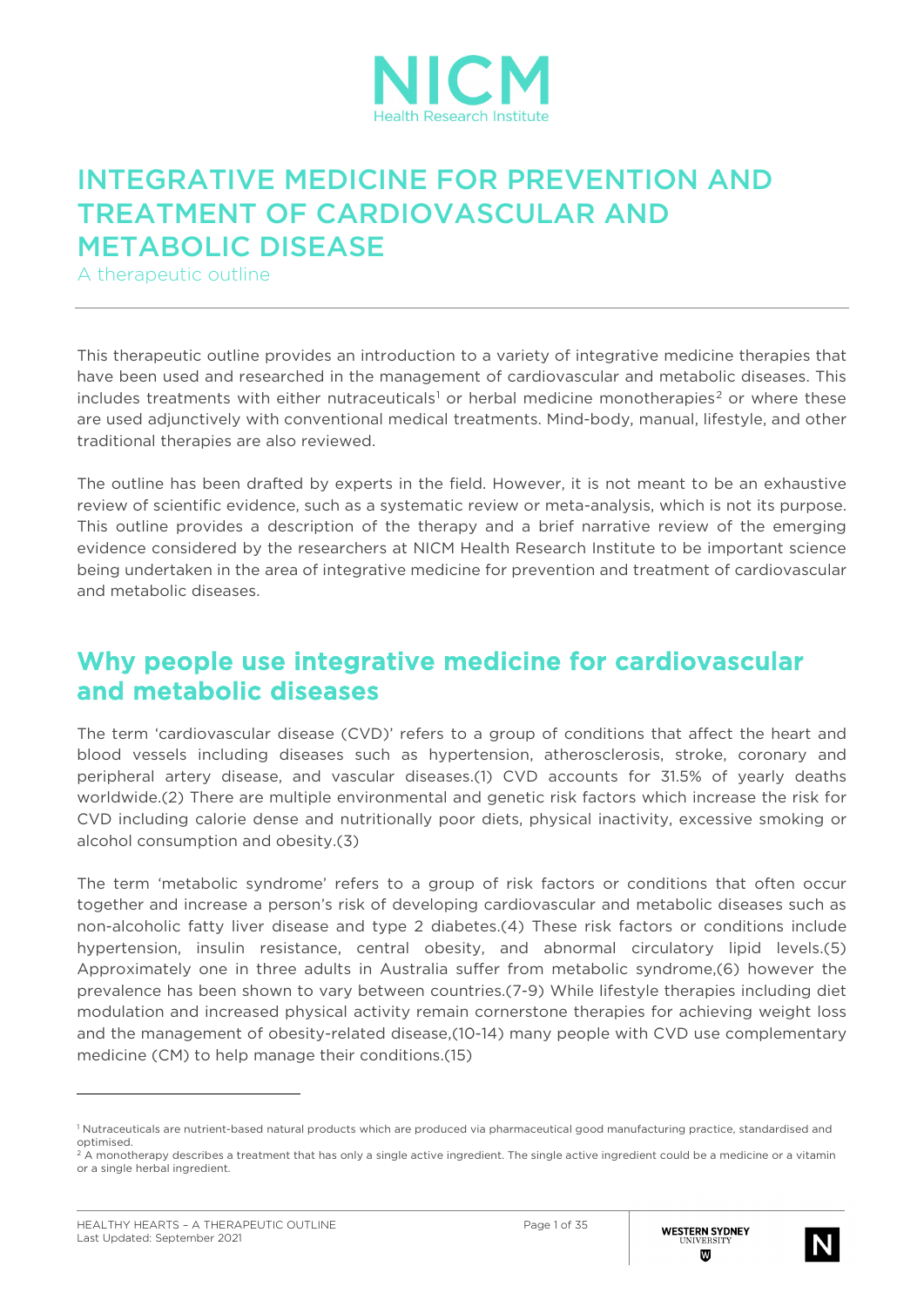An Australian study investigating the use of CM therapies and products amongst people with type 2 diabetes or CVD found that 43% of respondents had used CM in the previous year and 12% of respondents had done so specifically to address these conditions.(16)

### Effectiveness of integrative medicine for cardiovascular and metabolic diseases

The following evidence summary provides an overview of potential clinical areas of benefit from the use of integrative medicine in cardiovascular and metabolic disease. An overview of reviews was undertaken, including a systematic search of PubMed/Medline and Cochrane Collaboration publications to September 2021 limited to English language papers. We provide a brief narrative review only of the emerging evidence in key clinical areas as understood by expert researchers in the field.

There is an extensive and growing clinical research literature assessing the effectiveness of foods, nutraceuticals and herbal medicines for cardiovascular and metabolic health, ranging from diets that are protective of cardiovascular health, to ingredients that positively effect metabolic parameters that feed into cardiovascular disease and metabolic disease risk, as well as the growing clinical research literature on foods and nutrients with anti-inflammatory properties.

## Foods, nutraceuticals, and herbal medicines for cardiovascular and metabolic health

Certain foods contain high levels of nutrients which offer unique cardioprotective benefits.

#### Foods and nutrients found to promote cardiovascular health

- *Diets high in fish protective of cardiovascular health –* Regular fish intake is considered an integral component of a cardio-protective diet.(17, 18) Higher fish intake is associated with a lower incidence of heart failure, lower sudden cardiac death, stroke and myocardial infarction.(19) Various governing bodies recommend the consumption of fish one to three times per week.(20)
- *Omega-3 fatty acid[3](#page-1-0) supplements for heart disease -* Recent systematic reviews and metaanalyses on the effects of marine omega-3 fatty acids have interpreted clinical trial data in slightly differing ways. One 2020 meta-analysis, reviewing 16 randomised controlled trials (RCTs) with 81,073 participants, found supplementation with omega-3 fatty acids was associated with a significant reduction of cardiac mortality. Higher benefits were achieved by patients in secondary cardiovascular prevention, using more than 1gm/day dosage and taking



<span id="page-1-0"></span><sup>&</sup>lt;sup>3</sup> Omega-3 fatty acids - found in high amounts in oily fish and seafood and to a lesser extent in grass fed meat, pastured eggs and from a variety of plant-based food stuffs such as walnuts and fresh green vegetables and some nut oils.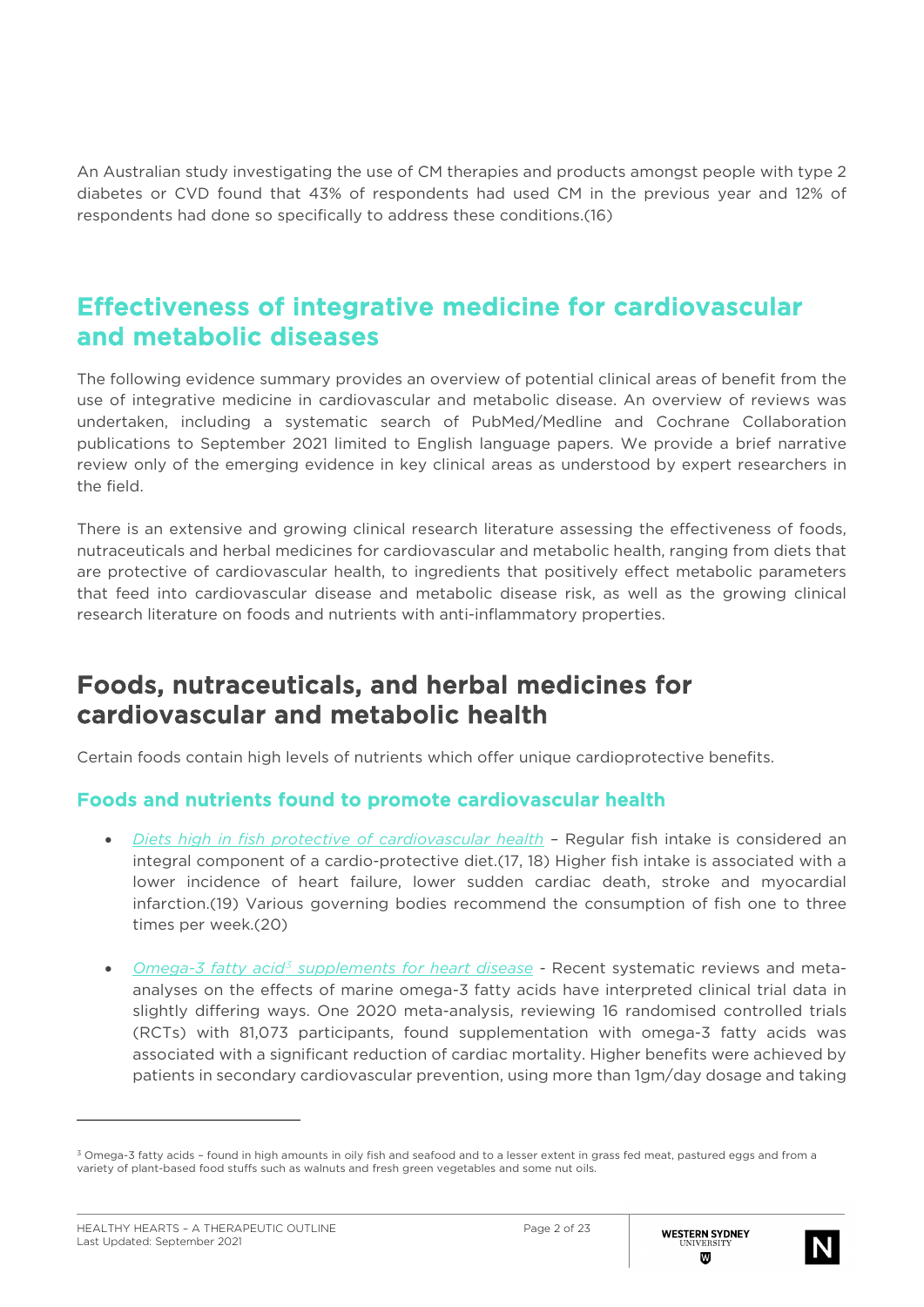EPA alone.(21) In contrast however, another 2020 meta-analysis (reviewing 86 trials with 162,796 participants) concluded there was only low to moderate certainty evidence that increasing omega-3 fatty acids supplementation reduces the risk of coronary heart disease mortality and events.(22) A previous meta-analysis in 2019 (involving 127,477 participants) had also found that marine omega-3 polyunsaturated fatty acids supplementation significantly reduced the risk of myocardial infarction, coronary heart disease death, total coronary heart disease, cardiovascular disease death, and total cardiovascular disease and that risk reduction was linearly associated with dose, however no benefits were found for stroke.(23) While further randomised controlled studies are required to elucidate the doseresponse, it appears that supplementing 2g/day of omega-3 long chain polyunsaturated fatty acids will likely contribute to reduced cardiovascular risk and mortality. It should be noted these latest reviews contradict some earlier reviews that claimed no benefit from omega-3 supplementation; however, the benefits of omega-3 fatty acids appears to be dosedependent and many of the earlier studies did not include dosages sufficient to elicit detectable benefits.(24-26) Omega-3 long chain polyunsaturated fatty acid supplements also appear to reduce high triglycerides (19, 27-29) and confer a modest positive benefit in heart failure.(19) There is evidence that omega-3 long chain polyunsaturated fatty acid supplements also play a role in improving the lipoprotein profile by decreasing the fraction of atherogenic small, dense LDL.(27)

- *Omega-6 fatty acid[4](#page-2-0) supplements for cardiovascular disease* The evidence of the effect of omega-6 on CVD remains controversial with evidence that omega-6 fatty acids are inversely associated with cardiovascular death and CHD risk.(30, 31) Human dietary trials have shown that increased omega-6 fatty acid has adverse effects on platelet aggregation and endothelial function (32) or high sensitivity-CRP levels.(33) A recent Cochrane systematic review (2015) found no statistically significant effects of either increased or decreased omega-6 intake on CVD risk factors.(34)
- *Flaxseed to improve blood lipid profile* The consumption of flaxseed, which is a plant food source of omega-3 fatty acids, specifically alpha-linolenic acid, has been shown to reduce total cholesterol and LDL cholesterol.(35) Early studies involving healthy human participants showed that the regular consumption of flaxseed reduced total cholesterol by 6-11% and LDL cholesterol by 9-18%.(36-38) Further randomised controlled studies in hypercholesterolemic patients showed that the consumption of flaxseed reduced total cholesterol by 5-17% and LDL cholesterol by 4-10%.(39-41) In addition to this, there is evidence from a meta-analysis published in 2021 (six RCTs) that flaxseed supplementation reduces plasma lipoprotein(a) levels. Lipoprotein(a) is a type of LDL-C and elevated levels put a person at risk of heart disease.(42)
- *Phytosterols (or plant sterols)[5](#page-2-1) to improve cholesterol –* A significant body of research has established that the supplementation of regular diets with plant sterols at doses of 1.5-3 g per day results in LDL-cholesterol reductions of 7.5-12%,(43) and that plant sterols are both



<span id="page-2-0"></span><sup>4</sup> Omega-6 fatty acids are found in high amounts in seed oils such as canola oil and manufactured foodstuffs that contain these oils and to a lesser extent in nuts, grains and grain fed meats.

<span id="page-2-1"></span><sup>5</sup> Phytosterols are substances in plants that fall into two broad groups (sterols and stanols) and which play a structural role in plant membranes similar to that of cholesterol in animal membranes.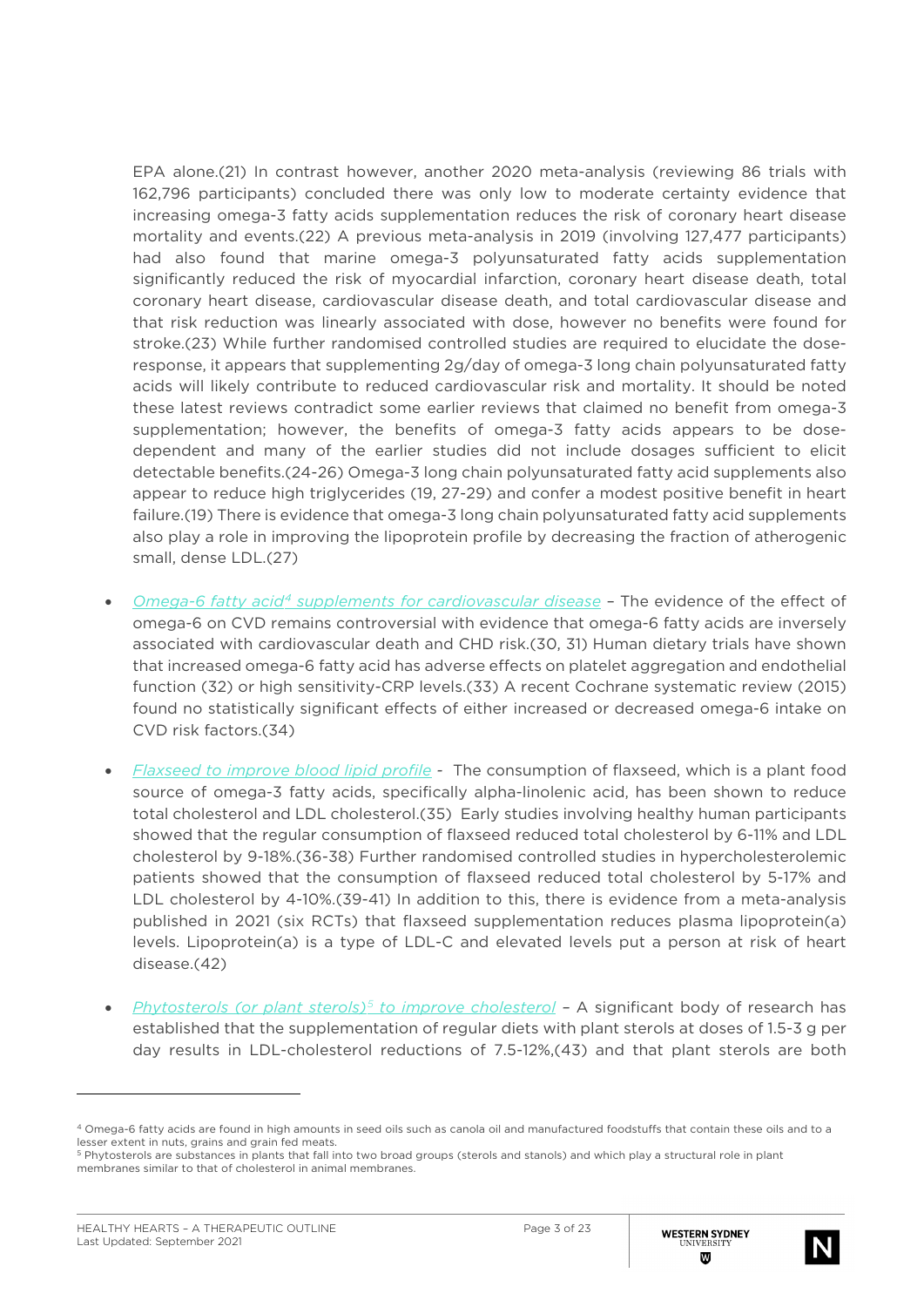effective and safe cholesterol-lowering agents.(44) Furthermore, a recent systematic review and meta-analysis concluded that phytosterol supplementation lowers atherogenic apo-lipoproteins<sup>[6](#page-3-0)</sup> and increases anti-atherogenic apo-lipoproteins in the blood of adults.(45) Plant sterol supplementation can be used as an adjunct to a healthy diet, to treat common hypercholesterolemia (either as a monotherapy in less serious cases or in combination therapy with statins and other lipid-lowering drugs in more serious cases), and to treat of metabolic syndrome and diabetes.(44)

- *Phytosterols (or plant sterols) to improve blood pressure –* A systematic review and metaanalysis published in 2020 including 19 RCTs found that supplementation with phytosterols can decrease by SBP and DBP.(46)
- *Soy to improve cholesterol* Soy protein high in isoflavones<sup>[7](#page-3-1)</sup> has been shown to lower serum LDL cholesterol, (47-49) with administration of S-equol to non-equol<sup>[8](#page-3-2)</sup> producers also proving beneficial.(50) Furthermore, there is evidence that prebiotics<sup>[9](#page-3-3)</sup> in the diet can increase colonic fermentation and the hypocholesterolemic effects of soy.(51)
- *Cocoa to improve blood pressure –* Cocoa, which is high in flavanols, appears to have a blood pressure lowering effect, specifically on diastolic blood pressure, with a greater effect seen with high-flavanol cocoa rather than low-flavanol cocoa;(52-54) this is consistent with research that shows flavanol-rich cocoa and foods containing it, such as dark chocolate, improve endothelial function thus have a positive effect on blood pressure.(55, 56)
- *Ginger to improve blood pressure –* Ginger lowers both SBP and DBP according to a recent systematic review and meta-analysis including six RCTs (n=345 participants).(57) When studies were categorised based on participants' mean age, ginger dosage and duration of intervention, SBP and DBP were significantly decreased only in the subset of studies with mean age including participants 50 years of age or younger, with a follow-up duration of 8 weeks or less and ginger doses of 3g/day or more.
- *Cinnamon improves blood pressure –* Recent systematic reviews and meta-analyses have shown that cinnamon supplementation significantly decreases both SBP and DBP in health adults (58) and in those with type 2 diabetes.(59)
- *Berries for cardiovascular risk and health –* Many berries such as blackcurrants, blueberries, raspberries, cherries, and blackberries have been shown to be high in anthocyanins.(60) There is strong epidemiological evidence reporting a strong association between anthocyanin intake and reduced risk for cardiovascular disease and coronary heart disease.(61) Recent systematic reviews have reported that berries, or anthocyanin consumption more specifically, significantly reduces systolic blood pressure.(60, 62) These reports are corroborated by a



<span id="page-3-1"></span><span id="page-3-0"></span> $6$  Apo-lipoproteins are proteins that bind lipids to form lipoproteins; they transport lipids in blood, cerebrospinal fluid and lymph.

<sup>7</sup> Isoflavones are substituted derivatives of isoflavone, a type of naturally occurring isoflavonoids, which are often referred to as phytoestrogens. Isoflavones are produced almost exclusively by the members of the Fabaceae or Leguminosae family, which is commonly known as the legume, pea or bean family.

<span id="page-3-2"></span><sup>&</sup>lt;sup>8</sup> Equol is a key metabolite of digestion of soy diadzin (a soy protein) and non-equol equol producers are people who cannot convert daidzin into S-equol through their intestinal bacterial flora.

<span id="page-3-3"></span><sup>9</sup> Prebiotics are specialized plant fibres that beneficially nourishes the good bacteria already in the large bowel or colon and are found in a variety of foods including garlic, onion, and leek.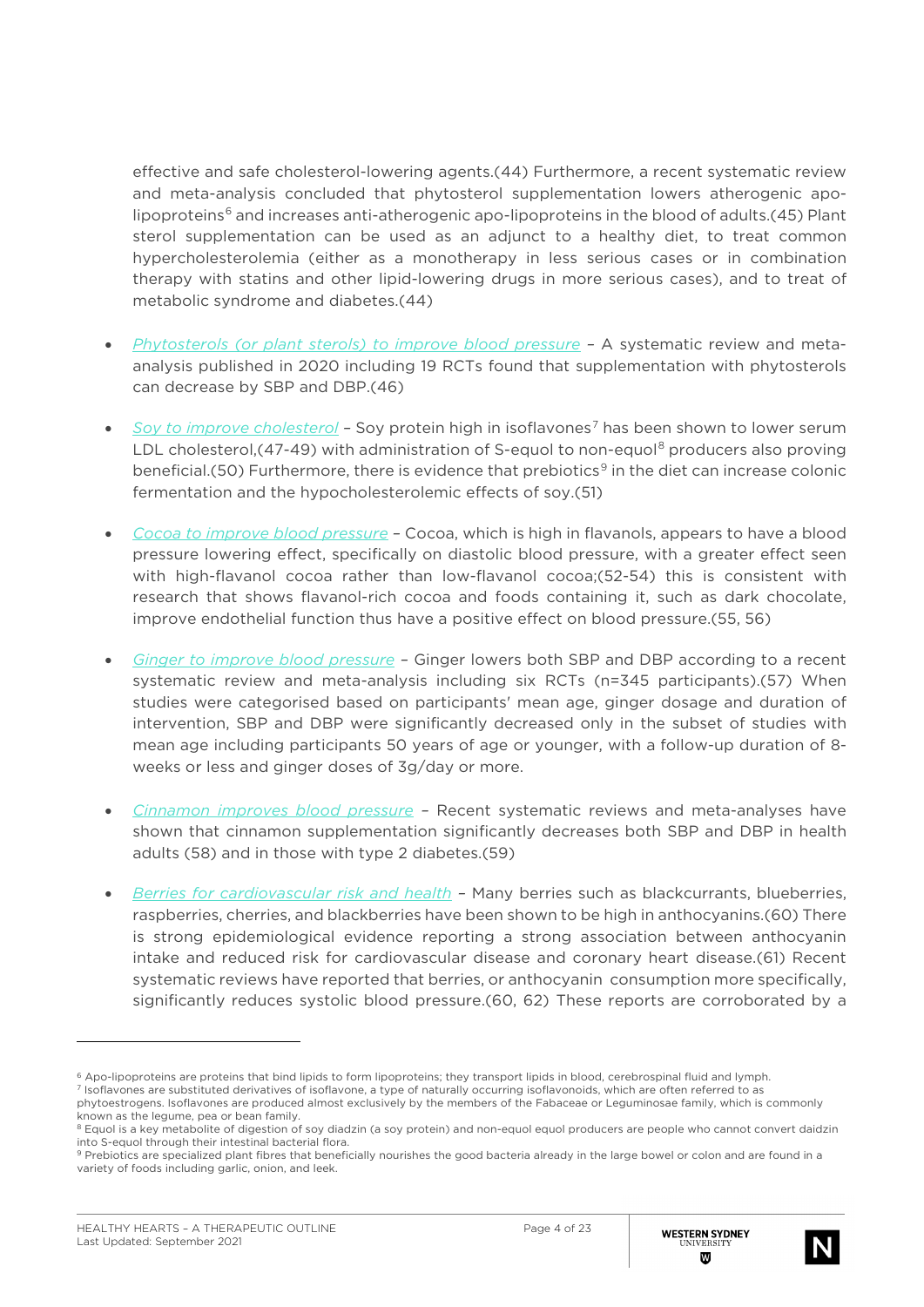recent study, which found that consuming 11g wild blueberry powder (equivalent to 100g of fresh wild blueberries) twice daily for one month improved flow-mediated dilation and 24 hour blood pressure compared to a placebo control (powdered drink) and that this result was mediated by the anthocyanin content of the berries.(63) These findings are consistent with those of a systematic review published in 2021 which found that supplementation with berry anthocyanins positively impacts memory, markers of vascular function and blood pressure.(64)

- *Berries to improve blood lipid profile –* Strawberries improve serum lipids lowering total cholesterol, LDL cholesterol and triglycerides.(65, 66) Others berries, such as blueberries do not show this effect.(67) A recent systematic review involving 22 RCTs and more than 1251 participants reported that consumption of berries significantly reduced LDL cholesterol.(62)
- *Garlic supplementation to improve blood pressure – S*-allylcysteine, the main active compound in aged garlic extract, has been reported to effectively reduce blood pressure in individuals with hypertension.(68) There is no apparent hypotensive effect of garlic consumption on individuals with normal blood pressure.(69-71)
- *Garlic to improve blood lipids –* Research suggests that garlic supplementation reduces total cholesterol levels. A 2018 meta-analysis of 14 trials which assessed the effects garlic supplementation on blood lipids found that garlic supplementation led to a statistically significant reduction in total cholesterol.(72) This finding is supported by previous reviews.(73, 74) The evidence on the effect of garlic supplementation on other blood lipid measures, such as LDL cholesterol, HDL cholesterol and triglycerides is not consistent.(72- 74)
- *Bergamot juice to improve blood lipids and reduce cardio-metabolic risk –* A 6-month prospective study involving 80 participants with moderate hypercholesterolemia found Bergamot derived flavonoids - from a Bergamot-derived extract Bergavit<sup>[10](#page-4-0)</sup> - significantly reduced plasma lipids (total cholesterol, triglycerides and LDL cholesterol) and improved lipoprotein profile (by decreasing atherogenic small, dense LDL particles) in this cohort. Furthermore, the study found that Bergavit significantly reduced carotid artery thickening after 6-months of supplementation.(75)
- *Dairy products to improve blood pressure –* Dairy products, such as milk, cheese, and sour milk products, contain significant amounts of antihypertensive peptides<sup>[11](#page-4-1)</sup>. Interventional studies have shown that milk products, which contain casein protein, have been shown to have a beneficial effect on blood pressure in participants with hypertension.(76, 77) A systematic review and meta-analysis of RCTs concluded that milk-derived tripeptides have a hypotensive effect in hypertensive adults.(78)
- *Vitamin C to reduce blood pressure –* A 2012 review assessed the effect of vitamin C supplementation on systolic and diastolic blood pressure and included 29 RCTs (n=1407 participants). The researchers concluded that vitamin C supplementation modestly reduced



<span id="page-4-1"></span><span id="page-4-0"></span><sup>&</sup>lt;sup>10</sup> Bergavit is a bergamot juice derived flavonoid extract containing a variety of flavonoids including naringin, neoeriocitrin, and neohesperidin.<br><sup>11</sup> A peptide is a compound consisting of two or more amino acids linked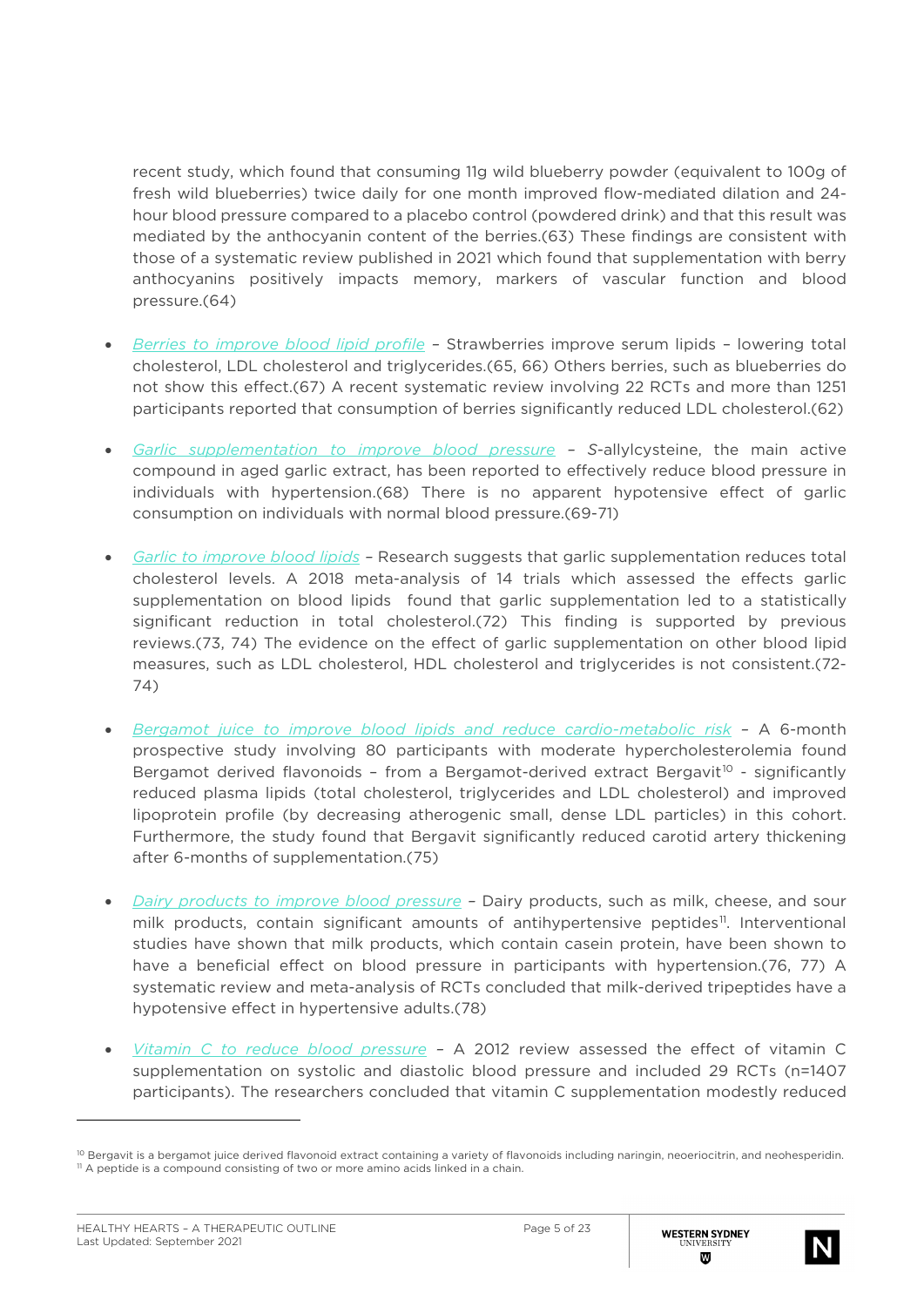systolic and diastolic blood pressure: the pooled changes in SBP and DBP were -3.84 mm Hg (95% CI: -5.29, -2.38 mm Hg; P < 0.01) and -1.48 mm Hg (95% CI: -2.86, -0.10 mm Hg; P = 0.04). Trials included in the meta-analysis were small and there was significant heterogeneity of effects across studies, and the median dose was 550mg/day and for 8-weeks. The blood pressure lowering effect was greater when analysis was restricted to trials with hypertensive patients: corresponding reductions in SBP and DBP were -4.85 mm Hg (P < 0.01) and -1.67 mm Hg ( $P = 0.17$ ). Greater BP reductions were seen when trials showing elevated baseline ascorbic acid concentrations were excluded, indicating that individuals with low pre-existing vitamin C intakes would be more likely to benefit from vitamin C supplementation than those with high pre-existing vitamin C intakes.(79)

- *Green tea to improve blood lipid profile –* While the evidence is mixed that drinking green tea or taking green tea supplements improves a person's blood lipid profile – specifically reducing LDL-cholesterol and/or triglycerides due to the high catechin<sup>[12](#page-5-0)</sup> polyphenols content - the evidence overall seems in favour.(80, 81)
- *Green tea to improve blood pressure –* A recent meta-analysis including 24 RCTs (n=1697 participants) found that green tea significantly reduced both SBP and DBP over the shortterm with more trials needed to determine if there is a longer term effect or not.(82)
- *Oats to reduce total and LDL cholesterol –* There is now significant scientific agreement that consumption of oats, due to the high soluble beta-glucan<sup>[13](#page-5-1)</sup> content, can reduce total and low density LDL cholesterol, thereby reducing the risk of coronary heart disease.(83, 84)
- *Zinc supplementation for blood lipids* A 2020 systematic review and meta-analysis assessing the effect of zinc supplementation on cardiometabolic risk factors found that zinc supplementation significantly decreased plasma triglyceride levels, very-low-density lipoprotein levels, and total cholesterol levels.(85)
- *Zinc supplementation for blood lipids* Zinc supplementation has also been shown to improve SBP but has no effect on DBP.(86)
- *Chromium to improve blood pressure* A meta-analysis published in 2021 found that supplementation with chromium significantly decreased by SBP and DBP.(87) Supplementation with chromium yeast and brewer's yeast had the greatest impact on SBP.
- *Melatonin to improve blood pressure in people with metabolic disorders* A meta-analysis published in 2019 including eight RCTs demonstrated that melatonin supplementation significantly decreased blood pressure – both SBP and DBP – in people with metabolic disorders.(88)



<span id="page-5-0"></span> $12$  Catechins are a type of phenolic compounds very abundant in tea, cocoa, and berries to which are ascribed a potent antioxidant activity, especially to epigallocatechin-3-gallate (EGCG).

<span id="page-5-1"></span><sup>&</sup>lt;sup>13</sup> Beta glucans are sugars that are found in the cell walls of bacteria, fungi, yeasts, algae, lichens, and plants, such as oats and barley.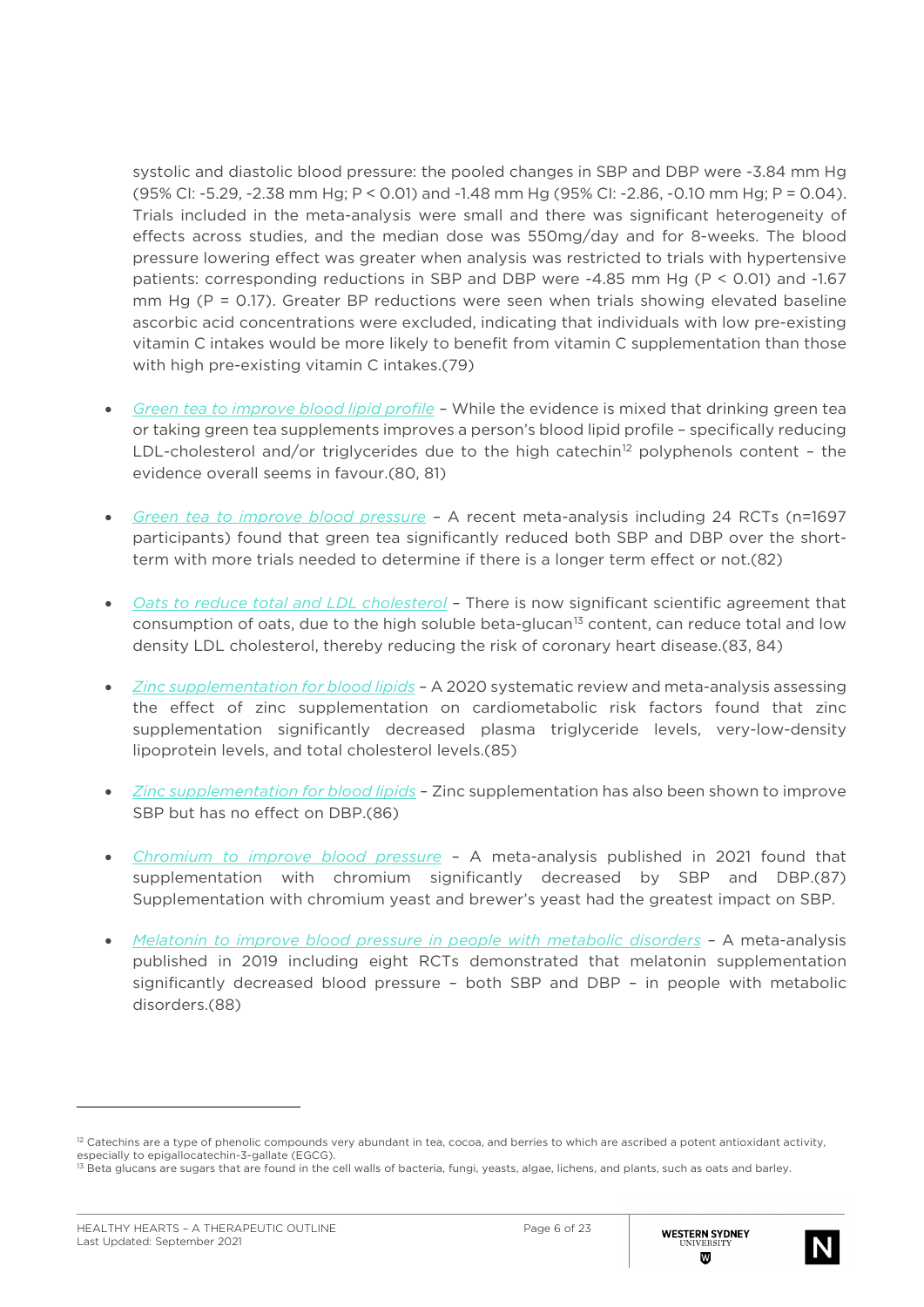- *Melatonin to improve blood pressure in people with metabolic disorders –* There is evidence from a recent systematic review and meta-analysis that melatonin supplementation significantly improves blood lipid profile by decreasing LDL-C and TGs.(89)
- *Psyllium to improve blood pressure in people with hypertension –* A recent meta-analysis that analysed the effect of psyllium supplementation on blood pressure of hypertensive people found that psyllium supplementation saw a significant reduction in SBP in this cohort, with the hypotensive effect of psyllium stronger in subjects with higher baseline blood pressure.(90)
- *Probiotics to improve blood pressure* A large number of meta-analyses have been completed recently assessing the effectiveness of probiotic supplementation in lowering blood pressure. These reviews concur that using a probiotic supplement results in a statistically significantly decrease in both SBP and DBP in people with hypertension. While the clinical significance of the decrease is uncertain, the lack of side effects suggests use of probiotics is a useful treatment for hypertension – either as an adjunct to standard medical therapeutics or as a monotherapy where blood pressure is only slightly elevated.(91-94)
- *Probiotics to improve blood lipids* Probiotic supplementation has been shown to decrease TC and LDL-C in individuals with hypercholesterolaemia in a meta-analysis including 19 RCTs (n=967 participants) published in 2019.(95)
- *Curcumin to improve glucose metabolism* A meta-analysis of RCTs (n= 1277 participants) assessing the efficacy and safety of curcumin for improving glucose metabolism in people with cardiovascular risk factors found that supplementation with curcumin or combined curcuminoids improves glucose metabolism in this cohort.(96)
- *Quercetin to improve blood lipids* Quercetin supplementation significantly reduces TC and LDL-cholesterol levels in patients with MetS and related disorders according to a systematic review and meta-analysis published in 2020 (n=16 RCTs included in the meta-analysis).(97)
- *Quercetin to improve systolic blood pressure* A meta-analysis of eight RCTs published in 2019 to determine the effect of quercetin supplementation on blood pressure and endothelial function in patients with MetS and related disorders found a significant reduction in SBP (WMD: -1.69; 95% CI: -3.22, -0.17) following the intake of quercetin supplements but not DBP (WMD: -3.14; 95% CI: -8.24, 1.95).(98)
- *L-carnitine to improve blood lipids* L-carnitine has a positive effect on lipid profile in adults with cardiovascular risk factors. A systematic review and meta-analysis published in 2020 including 24 RCTs (n=1569 participants) found supplementation with L-carnitine saw a significant reduction in TC (WMD: -13.73 [95% CI: -22.28, -5.17] mg/dL; P < 0.001) and LDL-C (WMD = - 7.70 [95% CI: - 11.80, -3.61]mg/dL; p < 0.001) and saw a significant increase in HDL-C (WMD =  $0.82$  [95% CI:  $0.44$ , 1.21] mg/dL; P >  $0.001$ ). While there was no effect on TGs, there was also a positive effect on Lp(a) levels (WMD =  $-7.13$  [95% CI: -9.82,- 4.43]mg/dL; P < 0.001).(99) Interestingly, another meta-analysis published the same year including nine RTCs in the meta-analysis found that L-carnitine supplementation had a positive effect on TGs and HDL-C when supplemented at a dose of more than 1g/day.(100)

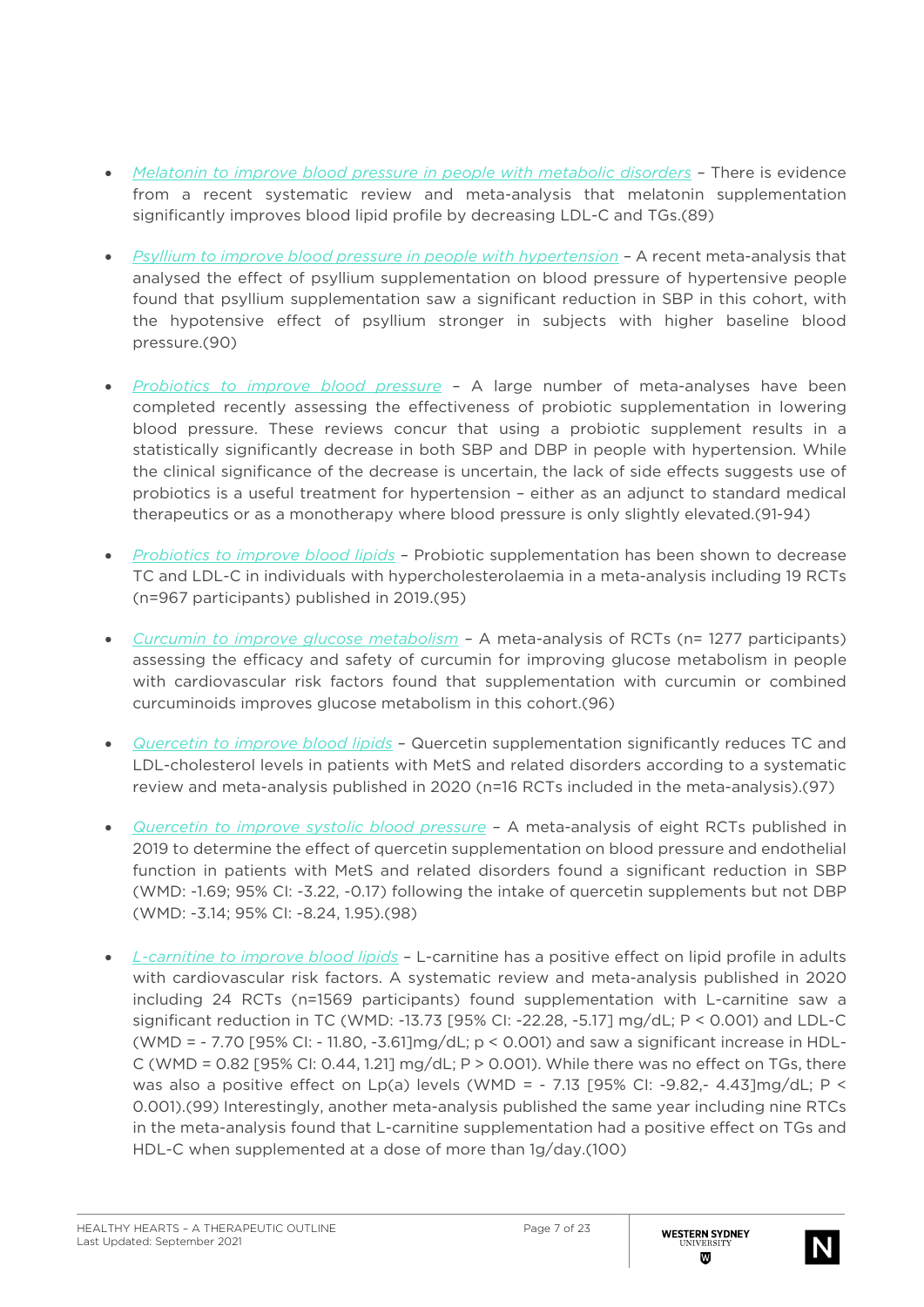- *L-carnitine and effect on blood pressure* The evidence on the effect of L-carnitine supplementation on blood suggests a positive effect on blood pressure. A systematic review and meta-analysis of RCTs published in 2019 (n=10 RCTs) concluded that L-carnitine supplementation significantly reduced DBP (-1.162 mmHg, 95% CI: -2.020, -0.303, p = 0.008) without changing SBP levels significantly (-0.085 mmHg, 95% CI: -1.455, 1.285, p = 0.903).(101) A meta-analysis of nine RCTs published a year later concluded that L-carnitine supplementation significantly reduced SBP.(100)
- *Capsicum annuum for blood lipids* A meta-analysis of 11 RCTs (n= 609 participants) showed that supplementation with Capsicum annuum (in capsules, pills or freshly chopped chilli) resulted in a significant reduction in LDL-C in a cohort of individuals with MetS but there was no effect on other blood lipids studied (TC or HLD-C).(102)

#### Foods, nutrients, and vitamins for metabolic health

- *Marine source omega-3 fatty acid supplements improve insulin signalling and glucose metabolism in people with metabolic syndrome[14](#page-7-0) -* There is evidence that individuals with metabolic syndrome benefit from supplementation with omega-3 fatty acids from marine sources through improved insulin signalling and the prevention of alterations in glucose homeostasis which are commonly seen in individuals with metabolic syndrome. Such supplementation appears to contribute to reducing insulin resistance in muscle and diminishes the risk of developing type 2 diabetes.(27) A recent animal study showed that omega-3 fatty acid supplementation improves key metabolic outcomes such as improved insulin sensitivity and a reduces build-up of ceramides and diacylglycerols in ectopic fat depots (103). A study assessing the effects of 8-week omega-3 fatty acid supplementation showed that when compared to a placebo, fatty acid supplementation significantly reduced low-density lipoprotein cholesterol and total cholesterol.(104)
- *Unfermented tea or green tea for obesity around the midline* Central obesity is one of the defining features of metabolic syndrome and there is good evidence from clinical studies of significant but modest beneficial effects of unfermented tea or green tea (in extract form or tea form) on body mass index (BMI)(105-113) and waist circumference(105, 108-112) due to the high polyphenol content; black tea, which is fermented, has an effect but not as pronounced as green tea.(113)
- *Resveratrol[15](#page-7-1) for risk factors for metabolic and cardiovascular disease* Resveratrol has been shown to positively affect cardiovascular and metabolic risk factors with evidence showing



<span id="page-7-0"></span><sup>&</sup>lt;sup>14</sup> Metabolic syndrome classically refers to the combination of three or more different components: 1) abdominal obesity: 2) a high concentration of serum triacylglycerols; 3) a low concentration of HDL cholesterol or current treatment for reduced HDL cholesterol; 4) elevated blood pressure or current antihypertensive treatment; and 5) high fasting concentrations of plasma glucose or current treatment for elevated glucose.

<span id="page-7-1"></span><sup>&</sup>lt;sup>15</sup> Resveratrol is a phenol, an aromatic organic compound with the molecular formula C<sub>6</sub>H<sub>5</sub>OH, found in the skin of grapes, blueberries, raspberries, and mulberries.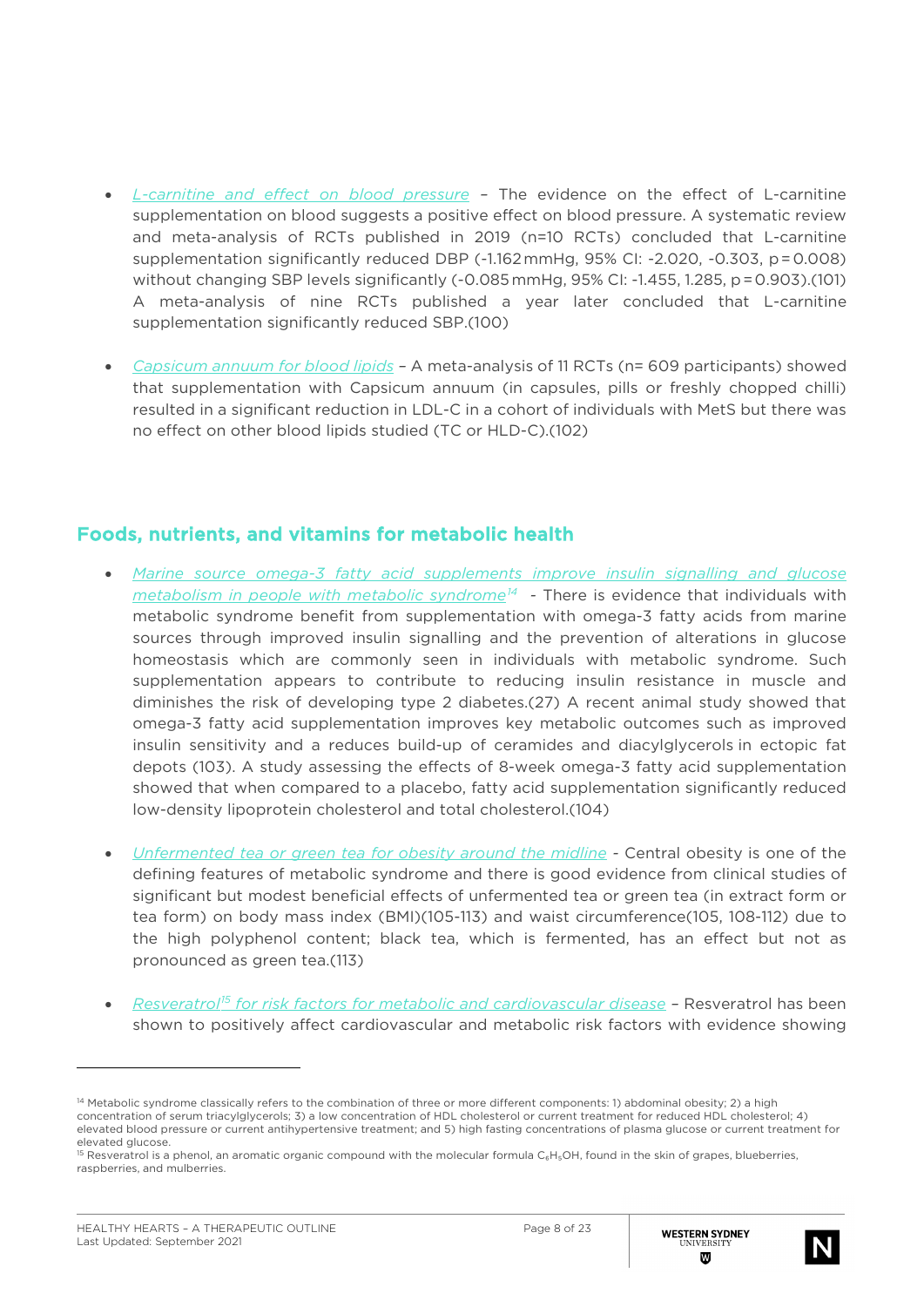that the regular consumption leads to decreases in body weight, BMI, fat mass and waist circumference (114). There is disagreement about its positive effects in type 2 diabetes patients and on endothelial function/blood pressure, inflammation, and cardiovascular markers.(115-120) However, recent systematic reviews suggest a positive effect of resveratrol supplementation on markers of glycaemic control and blood glucose metabolism in T2Ds.(120, 121)

- *Capsaicin for increased use of energy -* Capsaicin, a compound in red chilies and capsicum, has been shown to enhance thermogenesis<sup>[16](#page-8-0)</sup> in humans which can reduce fat mass and/or help with maintenance of weight.(122-124)
- *High flavanol cocoa to reduce glycaemia and improve insulin sensitivity -* Cocoa products, in particular high-flavanol cocoa, benefits glycaemia, with reports of decreased insulin resistance with high-flavanol cocoa supplementation and enhanced insulin sensitivity with dark chocolate consumption.(52, 125)
- *Cinnamon lowers fasting blood glucose levels* Cinnamon contains plant chemicals shown to have a beneficial effect on blood glucose levels in individuals with insulin resistance or type 2 diabetes.(126-130) Cinnamon appears to be particularly beneficial for those individuals who are at high risk for or suffer from metabolic disease due to its insulin mimetic effects. (131)
- *Fenugreek to improve glucose metabolism and blood lipids* A 2016 systematic review of 10 trials assessing the overall effects of fenugreek on blood glucose levels and blood lipid levels in both diabetics and people with prediabetes found that fenugreek supplementation had significant effects on a number of blood glucose related measures as follows: decreased levels of fasting blood glucose – mean difference =  $-0.84$ mmol/L,  $95\%$  CI $-1.38$  to  $-0.31$ , p=0.002; blood glucose measured two hours after lunch or dinner – mean difference = MD -1.30mmol/L, 95% CI -1.78 to -0.83, p<0.0001; and HbA1c levels - mean difference = -1.16, 95% CI -1.23 to - 1.09, p<0.00001). Furthermore, total cholesterol was reduced (mean difference = - 0.30mmol/L, 95% CI-0.56 to -0.03, p=0.03), and there were non-significant trends in reductions in triglycerides and LDL cholesterol levels and increases in HDL cholesterol levels.(132)
- *Curcumin for glycaemic control and improvements in lipid profiles* A review published in 2019 (a systematic review and meta-analysis) assessed the effect of curcumin/turmeric on metabolic factors in people with MetS and found that supplementation with curcumin/turmeric resulted in significant improvements in fasting blood glucose, TGs, HDL-C, and DBP.(133) Furthermore, there is evidence from a RCT involving 240 people diagnosed with prediabetes, that supplementation with a curcumin extract slowed down the progression from prediabetes to type 2 diabetes (T2D).(134)
- *Vitamin D supplementation in people with cardiovascular disease* Trials assessing the effect of vitamin D supplementation on blood pressure, insulin sensitivity/glucose metabolism, and lipid parameters in people with cardiovascular disease have shown conflicting results.(135)



<span id="page-8-0"></span><sup>&</sup>lt;sup>16</sup> Thermogenesis is a process in which heat is produced in the biological system and the fuel for heat production comes from lipids and fat.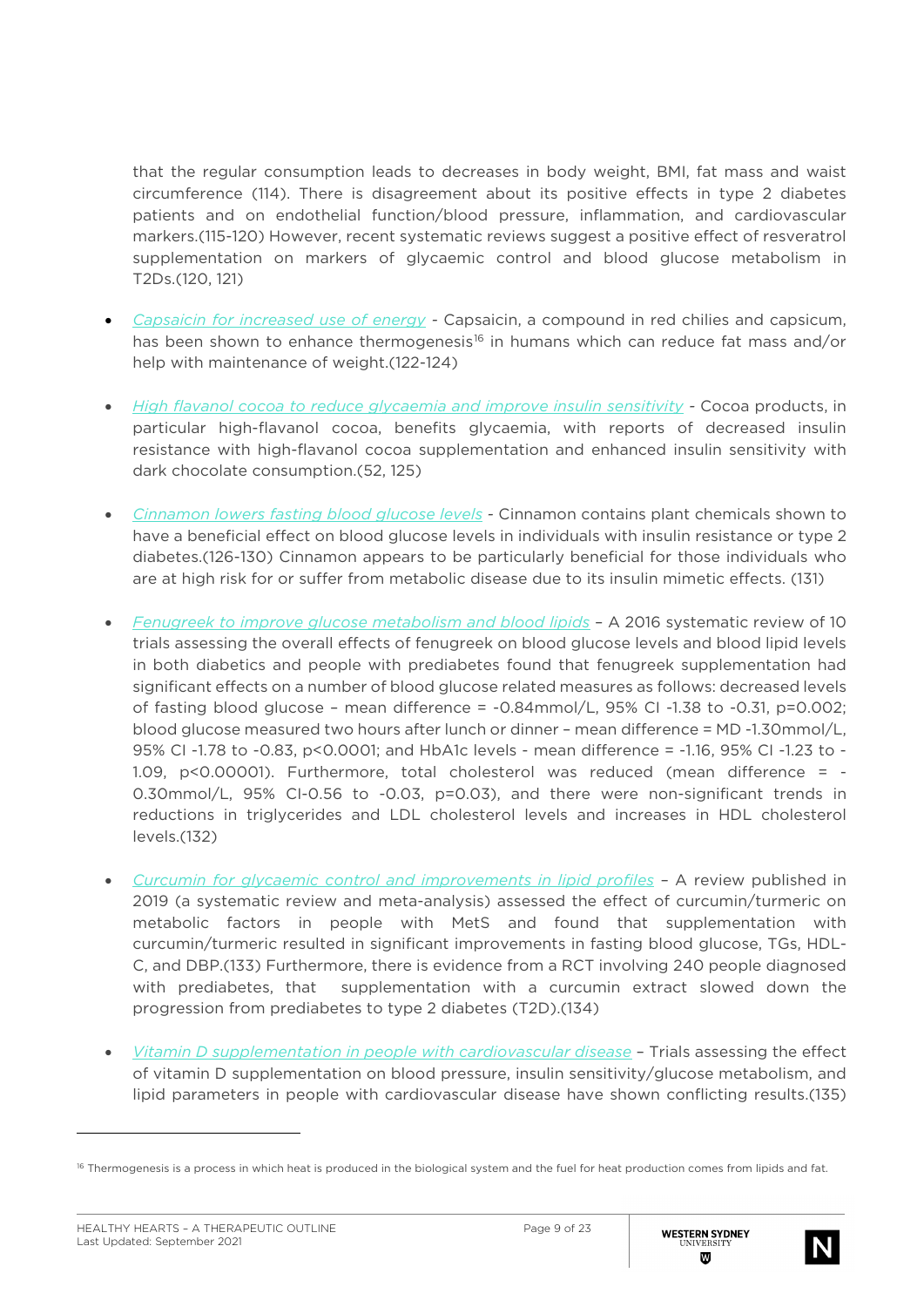However, a meta-analysis published in 2019 assessing the effectiveness of vitamin D supplementation on glycaemic control, lipid profiles and C-reactive protein (CRP) levels in people with coronary artery disease demonstrated the beneficial effects of vitamin D supplementation on improving glycaemic control, HDL-C and CRP levels.(136) Furthermore, a meta-analysis published the following year which examined the effect of vitamin D supplementation on cardiac outcomes in patients with coronary artery disease found supplementation with vitamin D had significant favourable effects on DBP and parathyroid hormone.(137)

- *Vitamin E supplementation* A 2011 review evaluated the effect of vitamin E supplementation on glycaemic control in type 2 diabetes. The review included nine RCTS (n = 418 participants) and concluded that there was no beneficial effect of vitamin E supplementation in improving glycaemic control in unselected patients with type 2 diabetes, but that HbA1c may decrease with vitamin E supplementation in patients with inadequate glycaemic control or low serum levels of vitamin E.(138)
- *Zinc supplementation* A 2020 systematic review and meta-analysis assessing the effect of zinc supplementation on cardiometabolic risk factors found that zinc supplementation significantly decreased fasting blood glucose levels.(85)
- *Whey protein for metabolic health* A systematic review and meta-analysis assessing the effects of whey protein on glycaemic control and blood lipids in people with MetS (and related disorders) found that supplementation with whey protein had a beneficial effect on glycaemic control – specifically significantly reducing HbA1c and insulin and improving insulin resistance – and blood lipids – specifically reducing TC, LDL-C and TGs.(139)
- *Probiotics to support metabolic health* Recent meta-analyses show that supplementation with probiotics has a positive effect on blood pressure in people with hypertension, significantly reducing both SBP and DBP, but that the effect is more significant in individuals with T2D and hypertension.(91, 92, 94, 140) The meta-analysis by Liang and colleagues (2021) revealed further that supplementation with probiotics in type 2 diabetics also significantly improved markers of glycaemic control and blood lipid.(140) Furthermore, there is evidence that intake of probiotics for patients with MetS may offer a discrete improvement in some of the clinical characteristics of the MetS and a decrease in inflammatory biomarkers.(141)
- *Quercetin for glycaemic control* A recent systematic review and meta-analysis including nine RCTs concluded that supplementation with quercetin had a significant effect on fasting blood glucose, a marker of glycaemic control, where the dosage was at least 500mg/day and the duration of treatment was 8-weeks or more.(142)
- *Capsicum annuum supplement to improve body weight* A systematic review and meta-analysis assessing the effects of capsicum annum<sup>[17](#page-9-0)</sup> supplementation on components of metabolic syndrome concluded there was a marginally significant effect on body weight. However, the authors pointed out a number of limitations of the review including that only a



<span id="page-9-0"></span><sup>&</sup>lt;sup>17</sup> The species Capsicum annuum encompasses a wide variety of shapes and sizes of peppers, both mild and hot, such as bell peppers, jalapeños, New Mexico chile, and cayenne peppers.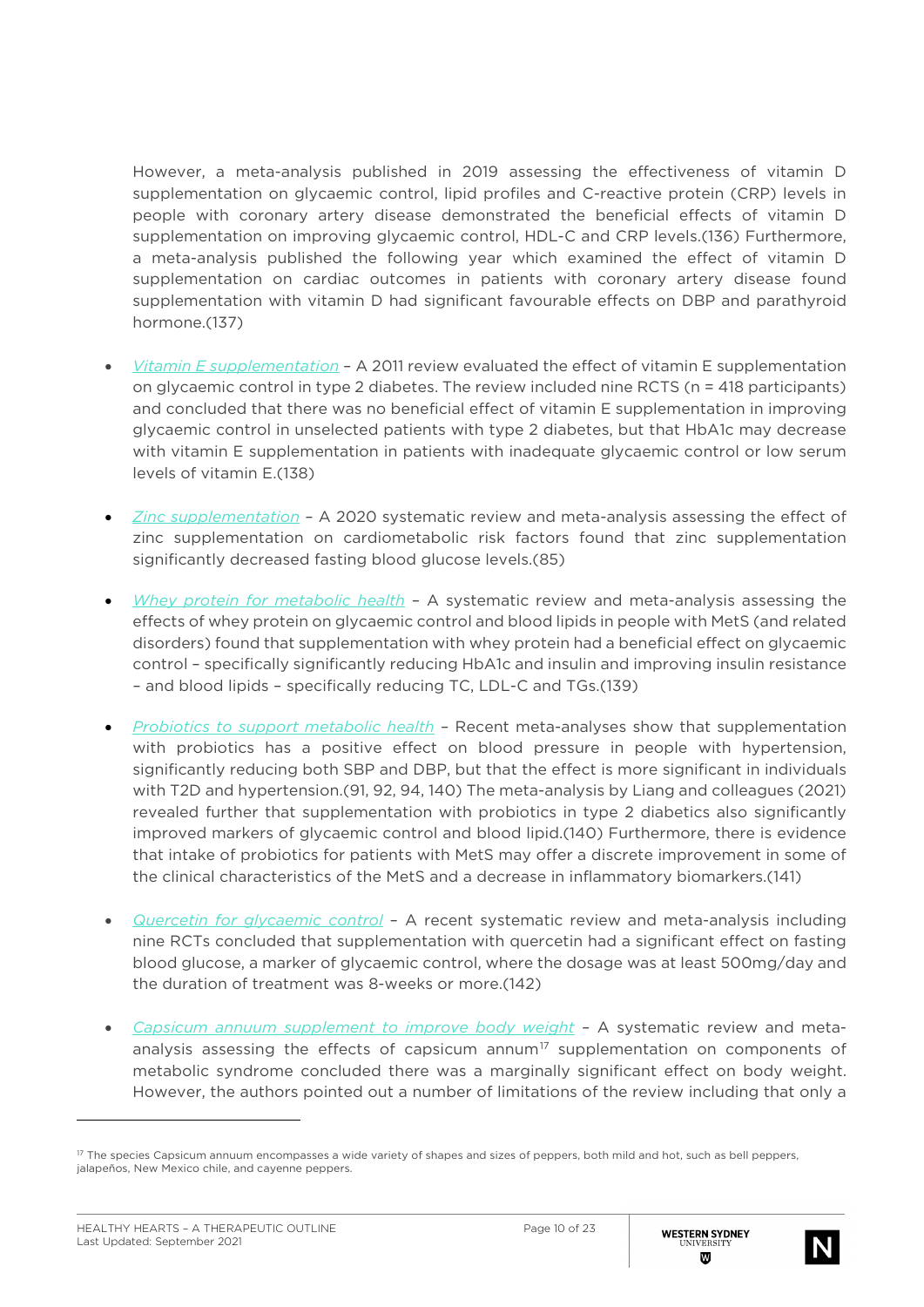small number of trials were included (many with significant ROB) and that larger welldesigned clinical trials were needed to investigate the efficacy and safety of this dietary supplement in the treatment of MetS.

• *L-carnitine supplementation to improve markers of glycaemic control* – A 2020 systematic review and meta-analysis assessing the effect of zinc supplementation on cardiometabolic risk factors found that zinc supplementation significantly decreased fasting blood glucose levels.(85)

#### Foods and nutrients with anti-inflammatory properties

- *Diets high in polyphenols, such as the Mediterranean diet, lower inflammation* A diet high in polyphenols[18](#page-10-0), such as a Mediterranean diet, is currently recommended as having a beneficial impact on inflammation.(143, 144) Studies assessing the effect of a Mediterranean diet on markers on inflammation have shown that individuals on a Mediterranean diet display significantly lower C-reactive protein (CRP) compared to those not on the Mediterranean diet, and when a Mediterranean diet is combined with weight loss other markers of inflammation are also reduced IL-6, IL-8 and TNF-alpha.(145, 146) However, emerging evidence has suggested that pre-existing inflammation may play a role in the responsiveness to polyphenols. For instance, those with metabolic syndrome and dyslipidaemia have a higher inflammatory load than those with metabolic syndrome but no dyslipidaemia, leaving individuals with metabolic syndrome and dyslipidaemia less responsive to polyphenols, which may be the result of a greater inflammatory burden.(147, 148)
- *Polyphenol supplementation for inflammation -* Results from clinical trials conducted on patients with metabolic syndrome report conflicting results with regard to the most common inflammation biomarkers following polyphenol supplementation (highly sensitive C-reactive protein, tumour-necrosis factor, interleukin-6, and monocyte chemoattractant protein 1.(65, 67, 115, 117, 147, 149-155) However, a systematic review and meta-analysis published in 2012 showed that both acute and chronic fruit-derived polyphenol supplementation led to improved vascular outcomes such as flow mediated dilation testing for vascular endothelia function.(156)
- *Grapefruit to lower inflammation -* Grapefruit, which is rich in polyphenols, has demonstrated anti-inflammatory effects specifically in individuals with baseline CRP elevation.(157) Grapefruit juice has also been shown to inhibit genotoxicity of cells exposed to hydrogen peroxide further highlighting its anti-oxidant and anti-inflammatory properties.(158)



<span id="page-10-0"></span><sup>&</sup>lt;sup>18</sup> Polyphenols, which are bioactive plant compounds found in many fruit and vegetables found in particular abundance in tea, berries, apples, citrus fruits, and chocolate, are associated with health benefits in diseases characterised by inflammation and oxidative stress, particularly CVD and malignancy (Merone L, McDermott R. Nutritional anti-inflammatories in the treatment and prevention of type 2 diabetes mellitus and the metabolic syndrome. Diabetes Res Clin Pract 2017; 127: 283-253).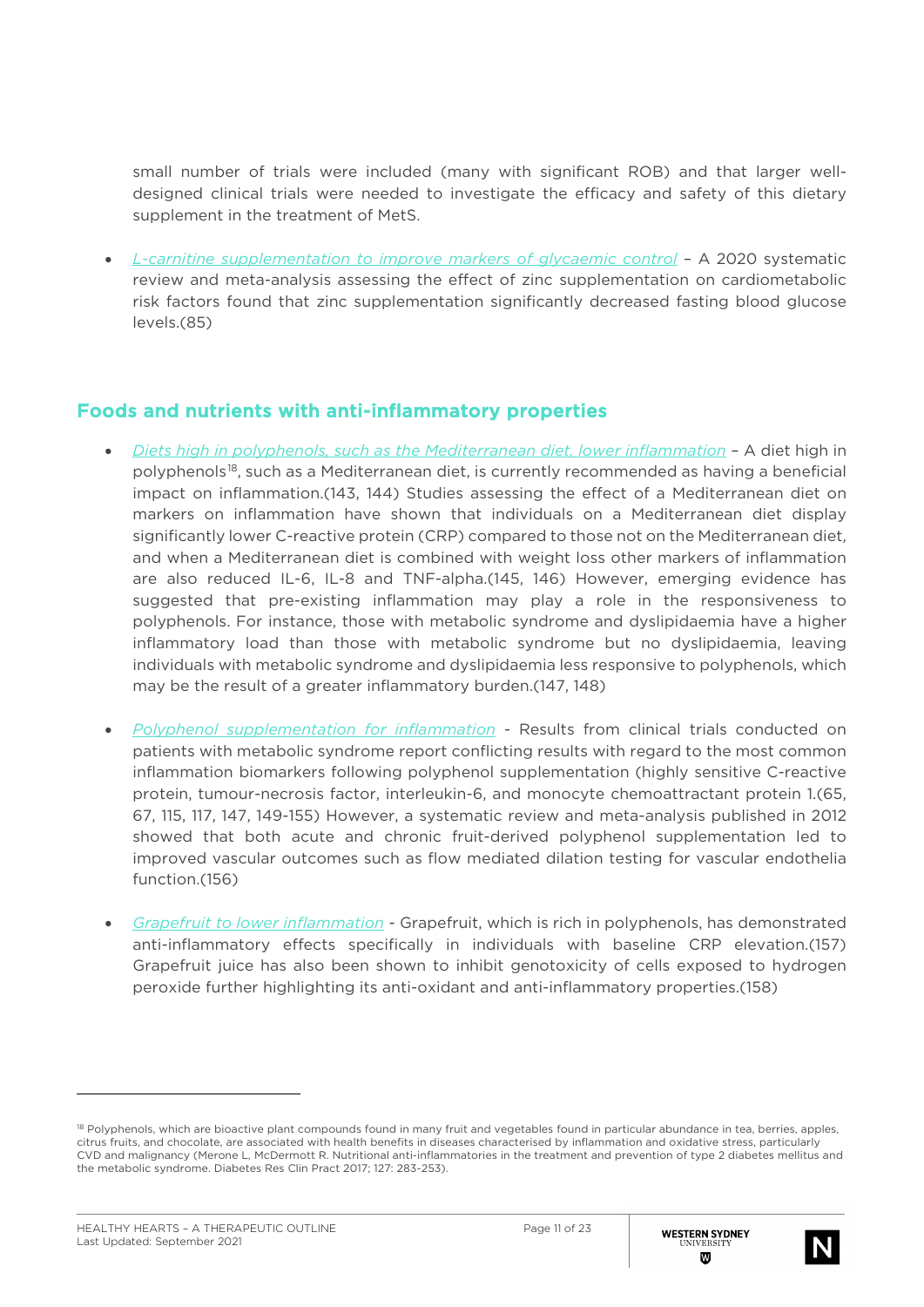- *Curcumin for inflammation* The primary curcuminoids in turmeric, and curcumin more specifically, have been consistently shown to decrease inflammatory markers in patients with metabolic syndrome and type 2 diabetes, including CRP.(159)
- *Polyphenols in ginger -* The polyphenols in ginger are known to decrease inflammatory markers with studies showing that ginger, when compared to a placebo, significantly decreases inflammatory markers such as TNFa, IL-6 and CRP.(160-162)
- *Quercetin for inflammation –* A systematic review and meta-analysis published in 2020 including 16 RCTs concluded that quercetin supplementation significantly reduced CRP levels in patients with MetS and related disorders, which is a marker of inflammation in the body.(97)

## Mind-body therapies for cardiovascular and metabolic health

- *Yoga -* Five reviews and several meta-analyses of studies of yoga-based interventions for cardiovascular disease and hypertension have reported moderate to clinically important effects.(163-167) Cramer and colleagues(167) reviewed and meta-analysed 44 RCTs with a total of 3,168 participants and reported that relative to usual care or no intervention, yogabased interventions improved numerous factors associated with cardiovascular disease. Specifically, yoga-based interventions were associated with clinically and statistically significant improvements (p<0.01, overall effect across combinations of healthy, non-diabetic high-risk, or Type 2 diabetic samples) in both systolic (MD = −5.85 mm Hg) and diastolic blood pressure (MD = −4.12 mm Hg), waist circumference (MD = −1.95 cm), waist/hip ratio (MD = − 0.02), total cholesterol (MD = − 13.09 mg/dl), VLDL (MD = −5.70 mg/dl), triglycerides (MD = − 20.97 mg/dl), and insulin resistance (HOMA-IR; MD = −0.19). Relative to exercise, yogabased interventions also showed clinically and statistically significant improvements in blood levels of HDL (MD = 4.24 mg/dl). Effects of yoga-based interventions were comparable or superior to that of guideline-endorsed interventions for managing cardiovascular disease risk such as exercise or psychological interventions.(168, 169)
- *Tai chi –* There is a growing body of research related to the effect of tai chi on cardiovascular disease and risk factors to determine its effectiveness as either a stand-alone or adjunctive treatment. Research to date has focused on cardiovascular function, specifically blood pressure (170-174), and psychological wellbeing and quality of life of people with or at risk of cardiovascular disease,(175-177) and physical capacity of people having suffered stroke.(178- 182)
	- o *Tai chi for high blood pressure* While there is encouraging evidence that tai chi may be beneficial in high blood pressure, the methodological quality of current studies is weak. A 2008 systematic review concluded tai chi may have beneficial effects on blood pressure.(172) The eight studies included in the review reported a statistically significant within-group reduction in mean blood pressure after tai chi exercise, however these studies were of low quality. A more recent review published in 2013 assessed the effectiveness of tai chi for essential hypertension.(174) This review found

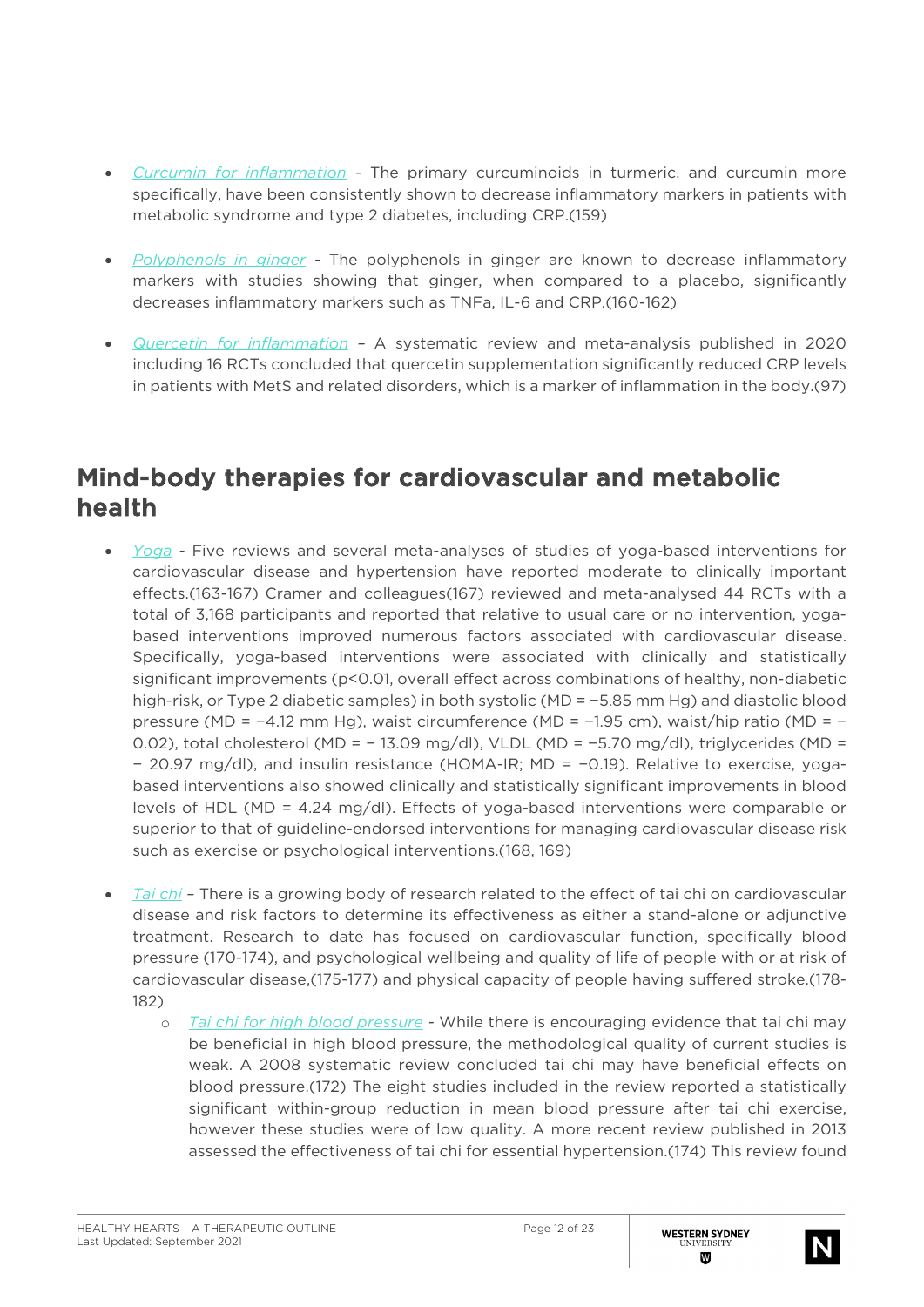tai chi compared to routine care improved systolic blood pressure (SBP) (WMD: −12.43 [−12.62,−12.24]; < 0.00001; 10 trials) and diastolic blood pressure (DSP) (WMD: −6.03 [−6.16, −5.90]; < 0.00001; 10 trials). Tai chi was effective in reducing SBP and DBP in one RCT when compared to antihypertensive drugs, but adjunctive treatment of antihypertensive medication<sup>[19](#page-12-0)</sup> with tai chi exercise saw no difference in blood pressure when compared to antihypertensive medication treatment alone. However, the poor methodology of these studies was also noted. A third systematic review of four clinical trials assessing the effectiveness of tai chi in reducing resting blood pressure in the elderly concluded the evidence for tai chi in reducing BP was limited.(173) Finally, a 2014 Cochrane review assessing the effectiveness of tai chi for primary prevention of CVD found that while there was some evidence of beneficial effect of tai chi on CVD risk factors such as high blood pressure, this effect was not consistent across all studies and the included studies were small and of short duration.(183)

- o *Tai chi for chronic heart failure* A meta-analysis of 13 RCTs published in 2017 examined the effectiveness of tai chi in improving physical performance in people with chronic heart failure. The primary outcomes of interest specified were 6-minute mean walking distance (6MWD) and QOL. The 10 trials included in the meta-analysis showed that tai chi could significantly improve 6MWD (random-effects model: WMD, 51.01 m; 95% CI, 30.49–71.53; P < 0.00001). The eight studies that reported on QOL showed that tai chi practise resulted in improved QOL as measured by the Minnesota Living with Heart Failure Questionnaire (MLHFQ): those practicing tai chi showed significantly lower MLHFQ scores than those not practising tai chi (random-effects model: WMD, −10.37 points; 95% CI, −14.43 to −6.32; P < 0.00001).(184)
- *Meditation for cardiovascular health* The American Heart Association reviewed the evidence on potential benefits of meditation on cardiovascular risks and published a statement in 2017. Despite the generally poor methodological quality of studies, the American Heart Association concluded that studies suggest a possible benefit of meditation on cardiovascular disease risk reduction.(185)

### Manipulative and body-based therapies for cardiovascular and metabolic health

• *Massage therapy for essential hypertension –* A 2015 review examined the effectiveness of massage therapy for the treatment of essential hypertension. The review demonstrated that massage combined with antihypertensive drugs is more effective than antihypertensive drugs alone in lowering both systolic blood pressure (SBP - mean difference: - 6.92 (- 10.05, - 3.80);  $P<0.0001$ ) and diastolic blood pressure (DPB - mean difference: - 3.63 (- 6.18, - 1.09); P = 0.005). Furthermore, massage appears beneficial for reducing SBP (MD: - 3.47 (- 5.39, - 1.56); P = 0.0004) for hypertensive patients as compared with antihypertensive drugs.(186)



<span id="page-12-0"></span><sup>&</sup>lt;sup>19</sup> The antihypertensive drugs were reserpine or compound rutin tablets.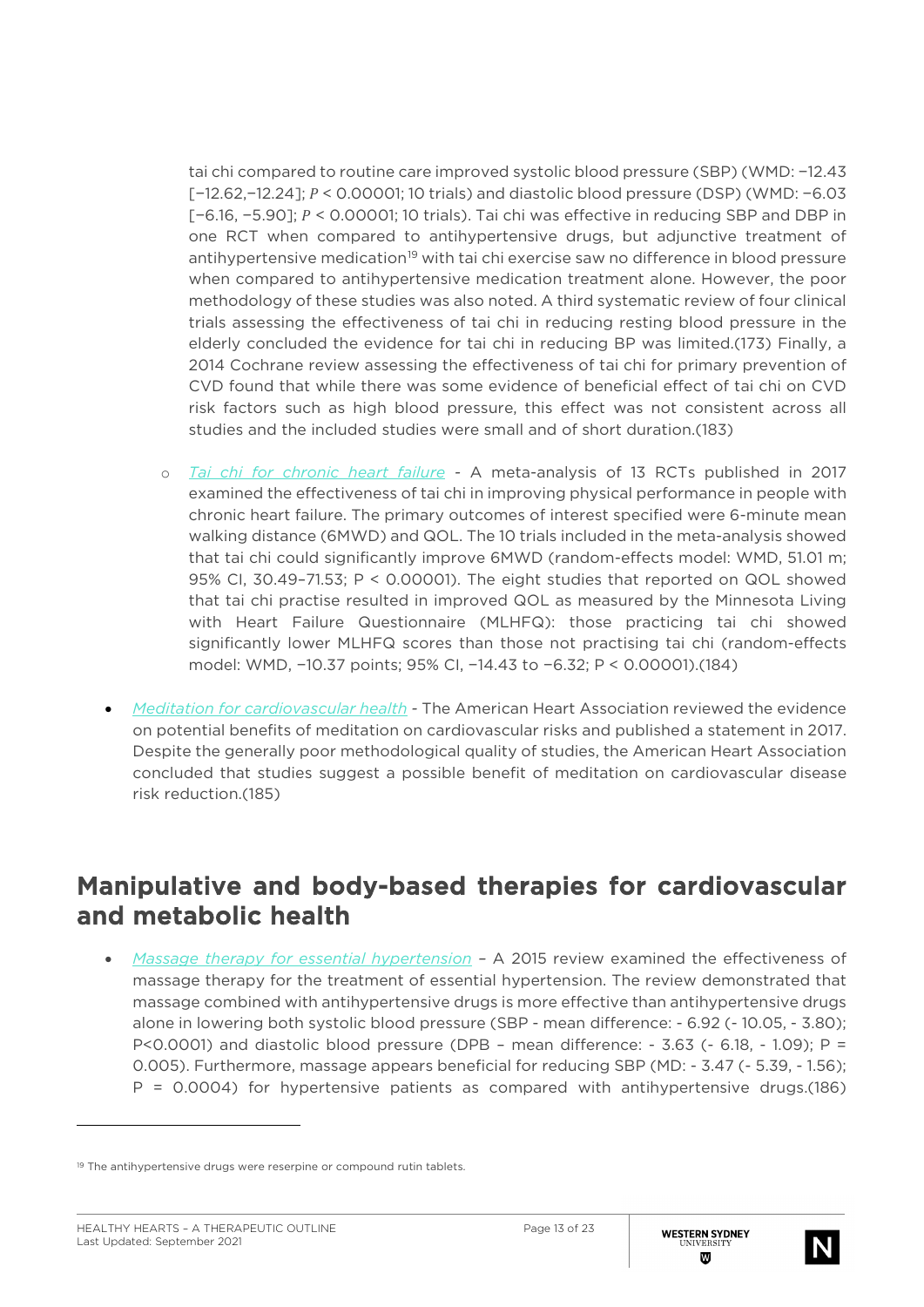However, the majority of studies included in the review are of poor methodological quality and further research is warranted.

• *Spinal manipulation for hypertension –* A systematic qualitative review published in 2012 concluded that there is a lack of low bias evidence to support the use of spinal manipulation for the treatment of hypertension.(187)

## Dietary management of obesity-related disease

• *Exercise for people with major depressive disorder (MDD) –* Dietary behaviours play a key role in the pathogenesis of many cardiometabolic diseases including hypertension, arterial disease and type 2 diabetes, also known as obesity-related diseases.(3) While these behaviours can increase the risk of disease, dietary adjustments can also be used to treat and prevent the onset of cardiometabolic disease.(188) Importantly, it is well accepted that as little as ~5% of body weight loss can lead to significant improvements in many cardiometabolic risk factors and in some instances, the remission of type 2 diabetes.(189, 190)

#### References

- 1. Benjamin EJ, Virani SS, Callaway CW, Chamberlain AM, Chang AR, Cheng S, et al. Heart Disease and Stroke Statistics-2018 Update: A Report From the American Heart Association. Circulation. 2018;137(12):e67-e492. 2. Benjamin EJ, Blaha MJ, Chiuve SE, Cushman M, Das SR, Deo R, et al. Heart Disease and Stroke Statistics-2017
- Update: A Report From the American Heart Association. Circulation. 2017;135(10):e146-e603.
- 3. Casas R, Castro-Barquero S, Estruch R, Sacanella E. Nutrition and Cardiovascular Health. International journal of molecular sciences. 2018;19(12):e3988.
- 4. Saklayen MG. The Global Epidemic of the Metabolic Syndrome. Current hypertension reports. 2018;20(2):12.
- 5. Alberti KG, Eckel RH, Grundy SM, Zimmet PZ, Cleeman JI, Donato KA, et al. Harmonizing the metabolic syndrome: a joint interim statement of the International Diabetes Federation Task Force on Epidemiology and Prevention; National Heart, Lung, and Blood Institute; American Heart Association; World Heart Federation; International Atherosclerosis Society; and International Association for the Study of Obesity. Circulation. 2009;120(16):1640-5.
- 6. Tanamas SK, Magliano DJ, Lynch B, Sethi P, Willenberg L, Polkinghorne KR, et al. The Australian Diabetes Obesity and Lifestyle Study (AUSDIAB 2012). Melbourne: Baker IDI Heart and Diabetes Institute; 2013.
- 7. Gu D, Reynolds K, Wu X, Chen J, Duan X, Reynolds RF, et al. Prevalence of the metabolic syndrome and overweight among adults in China. Lancet (London, England). 2005;365(9468):1398-405.
- 8. Ford ES, Giles WH, Dietz WH. Prevalence of the metabolic syndrome among US adults: findings from the third National Health and Nutrition Examination Survey. Jama. 2002;287(3):356-9.
- 9. Ranasinghe P, Mathangasinghe Y, Jayawardena R, Hills AP, Misra A. Prevalence and trends of metabolic syndrome among adults in the asia-pacific region: a systematic review. BMC public health. 2017;17(1):101.
- 10. Donnelly JE, Blair SN, Jakicic JM, Manore MM, Rankin JW, Smith BK. American College of Sports Medicine Position Stand. Appropriate physical activity intervention strategies for weight loss and prevention of weight regain for adults. Medicine and science in sports and exercise. 2009;41(2):459-71.
- 11. Johns DJ, Hartmann-Boyce J, Jebb SA, Aveyard P. Diet or exercise interventions vs combined behavioral weight management programs: a systematic review and meta-analysis of direct comparisons. Journal of the Academy of Nutrition and Dietetics. 2014;114(10):1557-68.
- 12. Jakicic JM, Rogers RJ, Davis KK, Collins KA. Role of Physical Activity and Exercise in Treating Patients with Overweight and Obesity. Clinical chemistry. 2018;64(1):99-107.
- 13. Bateman LA, Slentz CA, Willis LH, Shields AT, Piner LW, Bales CW, et al. Comparison of aerobic versus resistance exercise training effects on metabolic syndrome (from the Studies of a Targeted Risk Reduction Intervention Through Defined Exercise - STRRIDE-AT/RT). The American journal of cardiology. 2011;108(6):838- 44.

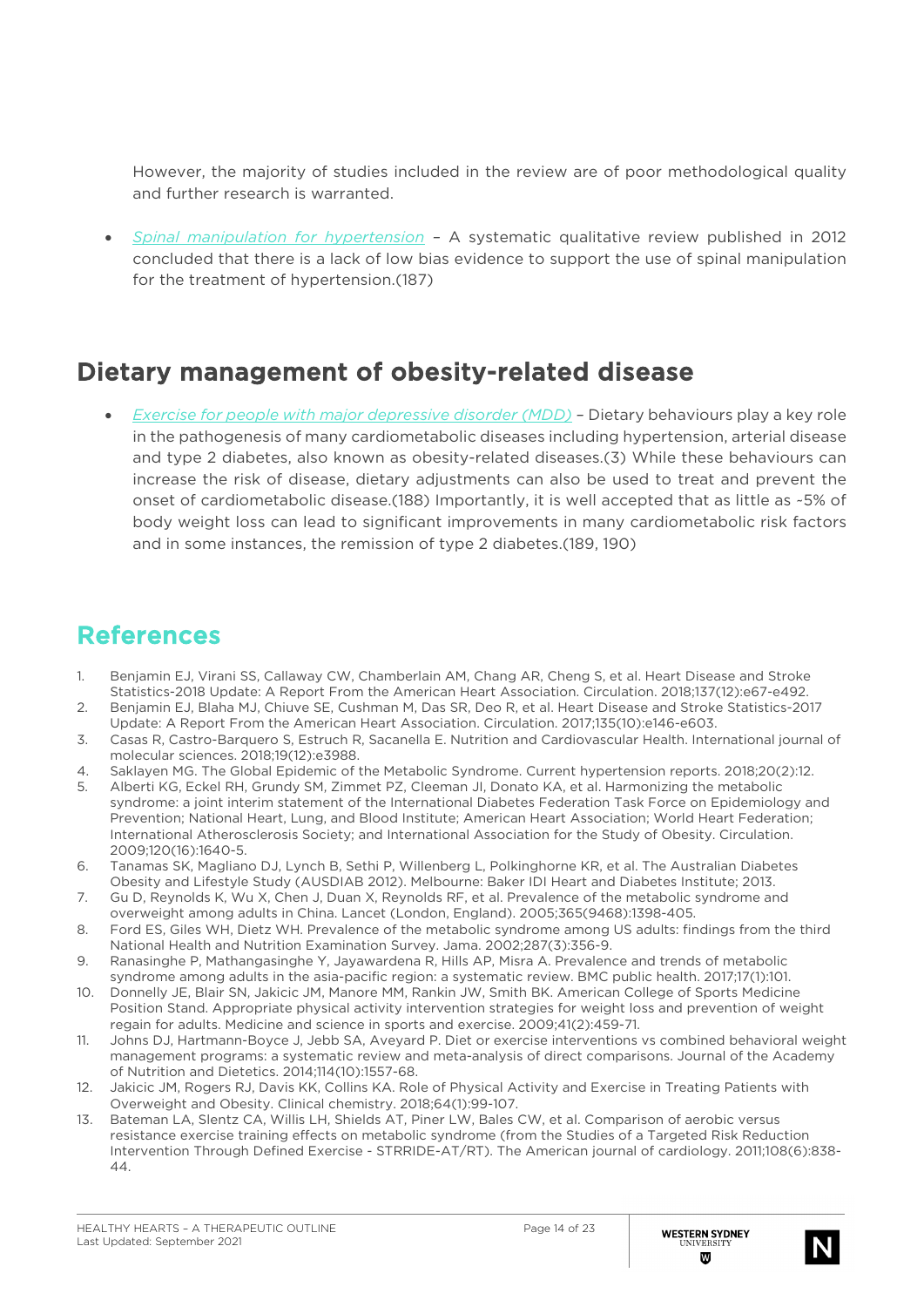- 14. Church TS, Blair SN, Cocreham S, Johannsen N, Johnson W, Kramer K, et al. Effects of aerobic and resistance training on hemoglobin A1c levels in patients with type 2 diabetes: a randomized controlled trial. Jama. 2010;304(20):2253-62.
- 15. Grant SJ, Bin YS, Kiat H, Chang DH. The use of complementary and alternative medicine by people with cardiovascular disease: a systematic review. BMC public health. 2012;12:299.
- 16. Canaway R, Manderson L. Complementary Therapy Use Among Australians with Type 2 Diabetes or Cardiovascular Disease. Alt Complementary Therapies 2013;19(1):18-27.
- 17. Piepoli MF, Hoes AW, Agewall S, Albus C, Brotons C, Catapano AL, et al. 2016 European Guidelines on cardiovascular disease prevention in clinical practice: The Sixth Joint Task Force of the European Society of Cardiology and Other Societies on Cardiovascular Disease Prevention in Clinical Practice (constituted by representatives of 10 societies and by invited experts)Developed with the special contribution of the European Association for Cardiovascular Prevention & Rehabilitation (EACPR). European heart journal. 2016;37(29):2315- 81.
- 18. Mozaffarian D, Appel LJ, Van Horn L. Components of a cardioprotective diet: new insights. Circulation. 2011;123(24):2870-91.
- 19. Nestel P, Clifton P, Colquhoun D, Noakes M, Mori TA, Sullivan D, et al. Indications for Omega-3 Long Chain Polyunsaturated Fatty Acid in the Prevention and Treatment of Cardiovascular Disease. Heart, lung & circulation. 2015;24(8):769-79.
- 20. Torris C, Smastuen MC, Molin M. Nutrients in Fish and Possible Associations with Cardiovascular Disease Risk Factors in Metabolic Syndrome. Nutrients. 2018;10(7).
- 21. Casula M, Olmastroni E, Gazzotti M, Galimberti F, Zambon A, Catapano AL. Omega-3 polyunsaturated fatty acids supplementation and cardiovascular outcomes: do formulation, dosage, and baseline cardiovascular risk matter? An updated meta-analysis of randomized controlled trials. Pharmacol Res. 2020;160:105060.
- 22. Abdelhamid AS, Brown TJ, Brainard JS, Biswas P, Thorpe GC, Moore HJ, et al. Omega-3 fatty acids for the primary and secondary prevention of cardiovascular disease. Cochrane Database Syst Rev. 2020;3(2):Cd003177.
- 23. Hu Y, Hu FB, Manson JE. Marine Omega-3 Supplementation and Cardiovascular Disease: An Updated Meta-Analysis of 13 Randomized Controlled Trials Involving 127 477 Participants. J Am Heart Assoc. 2019;8(19):e013543.
- 24. Rizos EC, Ntzani EE, Bika E, Kostapanos MS, Elisaf MS. Association between omega-3 fatty acid supplementation and risk of major cardiovascular disease events: a systematic review and meta-analysis. Jama. 2012;308(10):1024-33.
- 25. Aung T, Halsey J, Kromhout D, Gerstein HC, Marchioli R, Tavazzi L, et al. Associations of Omega-3 Fatty Acid Supplement Use With Cardiovascular Disease Risks: Meta-analysis of 10 Trials Involving 77917 Individuals. JAMA cardiology. 2018;3(3):225-34.
- 26. Nodari S, Butler J, Temporelli PL. Questioning the Associations of omega-3 Fatty Acid Supplement Use With Cardiovascular Disease Risks. JAMA cardiology. 2018;3(8):781.
- 27. Carpentier YA, Portois L, Malaisse WJ. n-3 fatty acids and the metabolic syndrome. The American journal of clinical nutrition. 2006;83(6 Suppl):1499s-504s.
- 28. Jacobson TA. Role of n-3 fatty acids in the treatment of hypertriglyceridemia and cardiovascular disease. The American journal of clinical nutrition. 2008;87(6):1981s-90s.
- 29. Eslick GD, Howe PR, Smith C, Priest R, Bensoussan A. Benefits of fish oil supplementation in hyperlipidemia: a systematic review and meta-analysis. International journal of cardiology. 2009;136(1):4-16.
- 30. Laaksonen DE, Nyyssonen K, Niskanen L, Rissanen TH, Salonen JT. Prediction of cardiovascular mortality in middle-aged men by dietary and serum linoleic and polyunsaturated fatty acids. Archives of internal medicine. 2005;165(2):193-9.
- 31. Oh K, Hu FB, Manson JE, Stampfer MJ, Willett WC. Dietary fat intake and risk of coronary heart disease in women: 20 years of follow-up of the nurses' health study. American journal of epidemiology. 2005;161(7):672-9.
- 32. Vafeiadou K, Weech M, Altowaijri H, Todd S, Yaqoob P, Jackson KG, et al. Replacement of saturated with unsaturated fats had no impact on vascular function but beneficial effects on lipid biomarkers, E-selectin, and blood pressure: results from the randomized, controlled Dietary Intervention and VAScular function (DIVAS) study. The American journal of clinical nutrition. 2015;102(1):40-8.
- 33. Maki KC, Eren F, Cassens ME, Dicklin MR, Davidson MH. omega-6 Polyunsaturated Fatty Acids and Cardiometabolic Health: Current Evidence, Controversies, and Research Gaps. Advances in nutrition (Bethesda, Md). 2018;9(6):688-700.
- 34. Al-Khudairy L, Hartley L, Clar C, Flowers N, Hooper L, Rees K. Omega 6 fatty acids for the primary prevention of cardiovascular disease. The Cochrane database of systematic reviews. 2015(11):Cd011094.
- 35. Bierenbaum ML, Reichstein R, Watkins TR. Reducing atherogenic risk in hyperlipemic humans with flax seed supplementation: a preliminary report. Journal of the American College of Nutrition. 1993;12(5):501-4.
- 36. Clark WF, Parbtani A, Huff MW, Spanner E, de Salis H, Chin-Yee I, et al. Flaxseed: a potential treatment for lupus nephritis. Kidney international. 1995;48(2):475-80.
- 37. Cunnane SC, Ganguli S, Menard C, Liede AC, Hamadeh MJ, Chen ZY, et al. High alpha-linolenic acid flaxseed (Linum usitatissimum): some nutritional properties in humans. The British journal of nutrition. 1993;69(2):443-53.

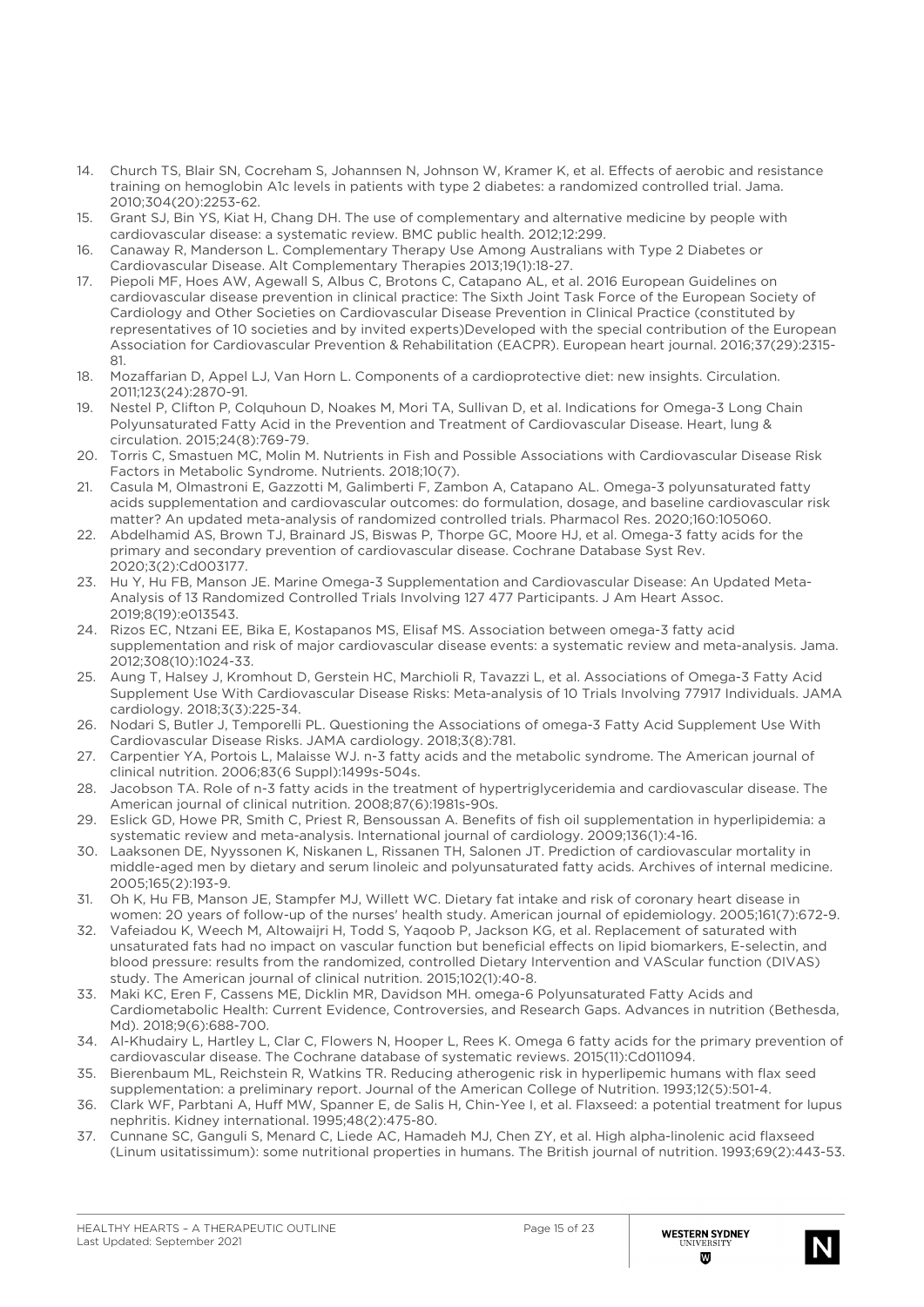- 38. Cunnane SC, Hamadeh MJ, Liede AC, Thompson LU, Wolever TM, Jenkins DJ. Nutritional attributes of traditional flaxseed in healthy young adults. The American journal of clinical nutrition. 1995;61(1):62-8.
- 39. Jenkins DJ, Kendall CW, Vidgen E, Agarwal S, Rao AV, Rosenberg RS, et al. Health aspects of partially defatted flaxseed, including effects on serum lipids, oxidative measures, and ex vivo androgen and progestin activity: a controlled crossover trial. The American journal of clinical nutrition. 1999;69(3):395-402.
- 40. Mandasescu S, Mocanu V, Dascalita AM, Haliga R, Nestian I, Stitt PA, et al. Flaxseed supplementation in hyperlipidemic patients. Revista medico-chirurgicala a Societatii de Medici si Naturalisti din Iasi. 2005;109(3):502-6.
- 41. Patade A, Devareddy L, Lucas EA, Korlagunta K, Daggy BP, Arjmandi BH. Flaxseed reduces total and LDL cholesterol concentrations in Native American postmenopausal women. Journal of women's health (2002). 2008;17(3):355-66.
- 42. Sahebkar A, Katsiki N, Ward N, Reiner Ž. Flaxseed Supplementation Reduces Plasma Lipoprotein(a) Levels: A Meta-Analysis. Altern Ther Health Med. 2021;27(3):50-3.
- 43. Trautwein EA, Vermeer MA, Hiemstra H, Ras RT. LDL-Cholesterol Lowering of Plant Sterols and Stanols-Which Factors Influence Their Efficacy? Nutrients. 2018;10(9).
- 44. Cofán M, Ros E. Use of Plant Sterol and Stanol Fortified Foods in Clinical Practice. Curr Med Chem. 2019;26(37):6691-703.
- 45. Ghaedi E, Kord-Varkaneh H, Mohammadi H, Askarpour M, Miraghajani M. Phytosterol Supplementation Could Improve Atherogenic and Anti-Atherogenic Apolipoproteins: A Systematic Review and Dose-Response Meta-Analysis of Randomized Controlled Trials. J Am Coll Nutr. 2020;39(1):82-92.
- 46. Ghaedi E, Foshati S, Ziaei R, Beigrezaei S, Kord-Varkaneh H, Ghavami A, et al. Effects of phytosterols supplementation on blood pressure: A systematic review and meta-analysis. Clin Nutr. 2020;39(9):2702-10.
- 47. Zhuo XG, Melby MK, Watanabe S. Soy isoflavone intake lowers serum LDL cholesterol: a meta-analysis of 8 randomized controlled trials in humans. The Journal of nutrition. 2004;134(9):2395-400.
- 48. Allison DB, Gadbury G, Schwartz LG, Murugesan R, Kraker JL, Heshka S, et al. A novel soy-based meal replacement formula for weight loss among obese individuals: a randomized controlled clinical trial. European journal of clinical nutrition. 2003;57(4):514-22.
- 49. Hermansen K, Dinesen B, Hoie LH, Morgenstern E, Gruenwald J. Effects of soy and other natural products on LDL:HDL ratio and other lipid parameters: a literature review. Advances in therapy. 2003;20(1):50-78.
- 50. Usui T, Tochiya M, Sasaki Y, Muranaka K, Yamakage H, Himeno A, et al. Effects of natural S-equol supplements on overweight or obesity and metabolic syndrome in the Japanese, based on sex and equol status. Clinical endocrinology. 2013;78(3):365-72.
- 51. Wong JM, Kendall CW, de Souza R, Emam A, Marchie A, Vidgen E, et al. The effect on the blood lipid profile of soy foods combined with a prebiotic: a randomized controlled trial. Metabolism: clinical and experimental. 2010;59(9):1331-40.
- 52. Davison K, Coates AM, Buckley JD, Howe PR. Effect of cocoa flavanols and exercise on cardiometabolic risk factors in overweight and obese subjects. International journal of obesity (2005). 2008;32(8):1289-96.
- 53. Berry NM, Davison K, Coates AM, Buckley JD, Howe PR. Impact of cocoa flavanol consumption on blood pressure responsiveness to exercise. The British journal of nutrition. 2010;103(10):1480-4.
- 54. D'Anna R, Santamaria A, Cannata ML, Interdonato ML, Giorgianni GM, Granese R, et al. Effects of a new flavonoid and Myo-inositol supplement on some biomarkers of cardiovascular risk in postmenopausal women: a randomized trial. International journal of endocrinology. 2014;2014:653561.
- 55. Petrone AB, Gaziano JM, Djoussé L. Effects of dark chocolate and cocoa products on endothelial function: a meta-analysis. Current Nutrition Reports. 2013;2(4):267-73.
- 56. Fisher ND, Hughes M, Gerhard-Herman M, Hollenberg NK. Flavanol-rich cocoa induces nitric-oxide-dependent vasodilation in healthy humans. Journal of hypertension. 2003;21(12):2281-6.
- 57. Hasani H, Arab A, Hadi A, Pourmasoumi M, Ghavami A, Miraghajani M. Does ginger supplementation lower blood pressure? A systematic review and meta-analysis of clinical trials. Phytother Res. 2019;33(6):1639-47.
- 58. Mousavi SM, Karimi E, Hajishafiee M, Milajerdi A, Amini MR, Esmaillzadeh A. Anti-hypertensive effects of cinnamon supplementation in adults: A systematic review and dose-response Meta-analysis of randomized controlled trials. Crit Rev Food Sci Nutr. 2020;60(18):3144-54.
- 59. Jamali N, Jalali M, Saffari-Chaleshtori J, Samare-Najaf M, Samareh A. Effect of cinnamon supplementation on blood pressure and anthropometric parameters in patients with type 2 diabetes: A systematic review and metaanalysis of clinical trials. Diabetes Metab Syndr. 2020;14(2):119-25.
- 60. Vendrame S, Klimis-Zacas D. Potential Factors Influencing the Effects of Anthocyanins on Blood Pressure Regulation in Humans: A Review. Nutrients. 2019;11(6).
- 61. Mink PJ, Scrafford CG, Barraj LM, Harnack L, Hong CP, Nettleton JA, et al. Flavonoid intake and cardiovascular disease mortality: a prospective study in postmenopausal women. The American journal of clinical nutrition. 2007;85(3):895-909.
- 62. Huang H, Chen G, Liao D, Zhu Y, Xue X. Effects of Berries Consumption on Cardiovascular Risk Factors: A Metaanalysis with Trial Sequential Analysis of Randomized Controlled Trials. Scientific reports. 2016;6:23625.
- 63. Rodriguez-Mateos A, Istas G, Boschek L, Feliciano RP, Mills CE, Boby C, et al. Circulating Anthocyanin Metabolites Mediate Vascular Benefits of Blueberries: Insights From Randomized Controlled Trials,

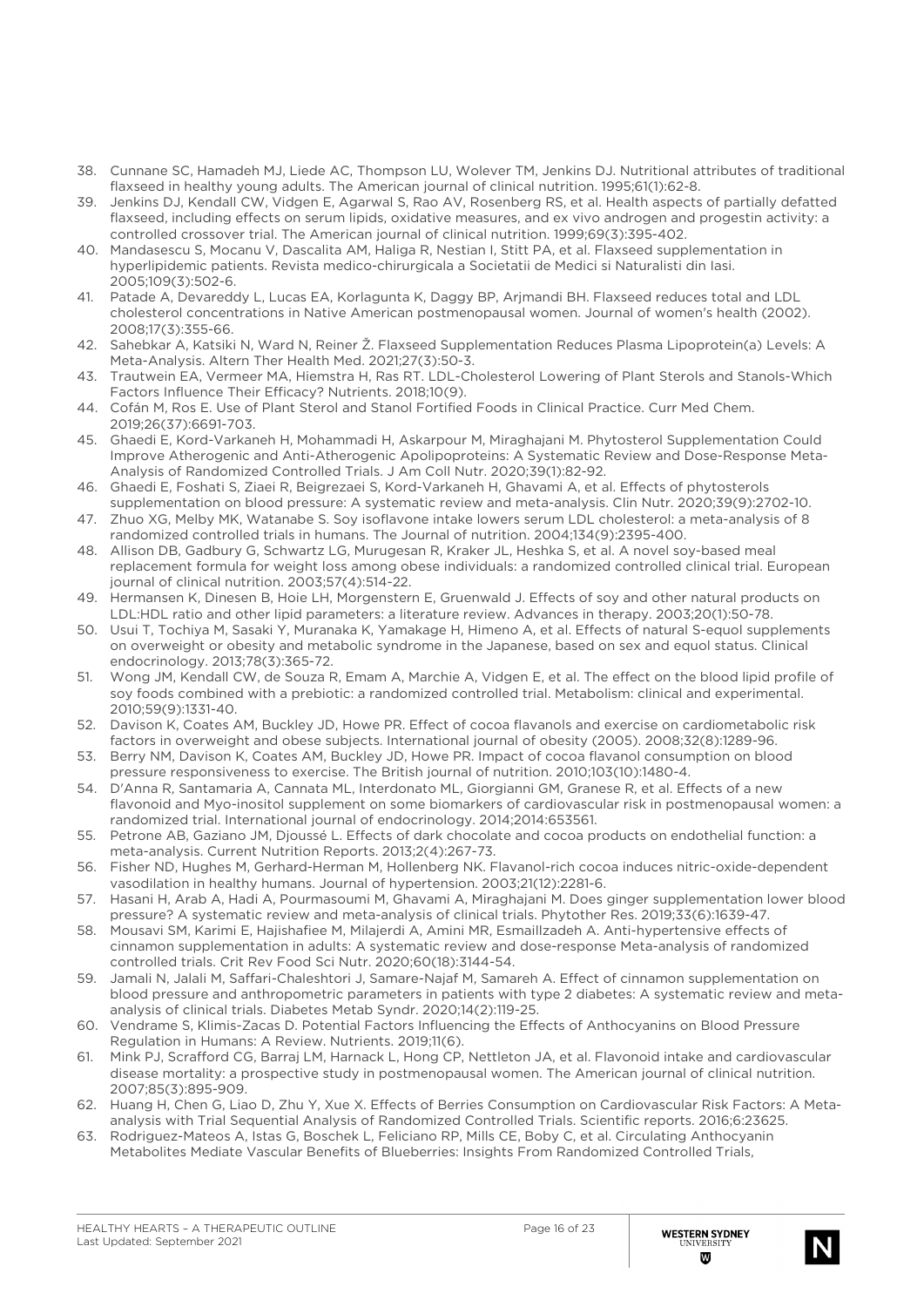Metabolomics, and Nutrigenomics. The journals of gerontology Series A, Biological sciences and medical sciences. 2019;74(7):967-76.

- 64. Ahles S, Joris PJ, Plat J. Effects of Berry Anthocyanins on Cognitive Performance, Vascular Function and Cardiometabolic Risk Markers: A Systematic Review of Randomized Placebo-Controlled Intervention Studies in Humans. Int J Mol Sci. 2021;22(12).
- 65. Broncel M, Kozirog M, Duchnowicz P, Koter-Michalak M, Sikora J, Chojnowska-Jezierska J. Aronia melanocarpa extract reduces blood pressure, serum endothelin, lipid, and oxidative stress marker levels in patients with metabolic syndrome. Medical science monitor : international medical journal of experimental and clinical research. 2010;16(1):Cr28-34.
- 66. Basu A, Fu DX, Wilkinson M, Simmons B, Wu M, Betts NM, et al. Strawberries decrease atherosclerotic markers in subjects with metabolic syndrome. Nutrition research (New York, NY). 2010;30(7):462-9.
- 67. Stull AJ, Cash KC, Johnson WD, Champagne CM, Cefalu WT. Bioactives in blueberries improve insulin sensitivity in obese, insulin-resistant men and women. The Journal of nutrition. 2010;140(10):1764-8.
- 68. Ried K, Travica N, Sali A. The effect of aged garlic extract on blood pressure and other cardiovascular risk factors in uncontrolled hypertensives: the AGE at Heart trial. Integrated blood pressure control. 2016;9:9-21.
- 69. Stabler SN, Tejani AM, Huynh F, Fowkes C. Garlic for the prevention of cardiovascular morbidity and mortality in hypertensive patients. The Cochrane database of systematic reviews. 2012(8):Cd007653.
- 70. Reinhart KM, Coleman CI, Teevan C, Vachhani P, White CM. Effects of garlic on blood pressure in patients with and without systolic hypertension: a meta-analysis. The Annals of pharmacotherapy. 2008;42(12):1766-71.
- 71. Ried K, Frank OR, Stocks NP, Fakler P, Sullivan T. Effect of garlic on blood pressure: a systematic review and meta-analysis. BMC cardiovascular disorders. 2008;8:13.
- 72. Sun YE, Wang W, Qin J. Anti-hyperlipidemia of garlic by reducing the level of total cholesterol and low-density lipoprotein: A meta-analysis. Medicine. 2018;97(18):e0255.
- 73. Stevinson C, Pittler MH, Ernst E. Garlic for treating hypercholesterolemia. A meta-analysis of randomized clinical trials. Annals of internal medicine. 2000;133(6):420-9.
- 74. Ackermann RT, Mulrow CD, Ramirez G, Gardner CD, Morbidoni L, Lawrence VA. Garlic shows promise for improving some cardiovascular risk factors. Archives of internal medicine. 2001;161(6):813-24.
- 75. Toth PP, Patti AM, Nikolic D, Giglio RV, Castellino G, Biancucci T, et al. Bergamot Reduces Plasma Lipids, Atherogenic Small Dense LDL, and Subclinical Atherosclerosis in Subjects with Moderate Hypercholesterolemia: A 6 Months Prospective Study. Frontiers in pharmacology. 2015;6:299.
- 76. Cadee JA, Chang CY, Chen CW, Huang CN, Chen SL, Wang CK. Bovine casein hydrolysate (c12 Peptide) reduces blood pressure in prehypertensive subjects. American journal of hypertension. 2007;20(1):1-5.
- 77. Pal S, Ellis V. The chronic effects of whey proteins on blood pressure, vascular function, and inflammatory markers in overweight individuals. Obesity (Silver Spring, Md). 2010;18(7):1354-9.
- 78. Xu JY, Qin LQ, Wang PY, Li W, Chang C. Effect of milk tripeptides on blood pressure: a meta-analysis of randomized controlled trials. Nutrition (Burbank, Los Angeles County, Calif). 2008;24(10):933-40.
- 79. Juraschek SP, Guallar E, Appel LJ, Miller ER, 3rd. Effects of vitamin C supplementation on blood pressure: a meta-analysis of randomized controlled trials. The American journal of clinical nutrition. 2012;95(5):1079-88.
- 80. Onakpoya I, Spencer E, Heneghan C, Thompson M. The effect of green tea on blood pressure and lipid profile: a systematic review and meta-analysis of randomized clinical trials. Nutrition, metabolism, and cardiovascular diseases : NMCD. 2014;24(8):823-36.
- 81. Amiot MJ, Riva C, Vinet A. Effects of dietary polyphenols on metabolic syndrome features in humans: a systematic review. Obesity reviews : an official journal of the International Association for the Study of Obesity. 2016;17(7):573-86.
- 82. Xu R, Yang K, Ding J, Chen G. Effect of green tea supplementation on blood pressure: A systematic review and meta-analysis of randomized controlled trials. Medicine (Baltimore). 2020;99(6):e19047.
- 83. Othman RA, Moghadasian MH, Jones PJ. Cholesterol-lowering effects of oat beta-glucan. Nutrition reviews. 2011;69(6):299-309.
- 84. Theuwissen E, Mensink RP. Water-soluble dietary fibers and cardiovascular disease. Physiology & behavior. 2008;94(2):285-92.
- 85. Khazdouz M, Djalalinia S, Sarrafi Zadeh S, Hasani M, Shidfar F, Ataie-Jafari A, et al. Effects of Zinc Supplementation on Cardiometabolic Risk Factors: a Systematic Review and Meta-analysis of Randomized Controlled Trials. Biol Trace Elem Res. 2020;195(2):373-98.
- 86. Mousavi SM, Mofrad MD, do Nascimento IJB, Milajerdi A, Mokhtari T, Esmaillzadeh A. The effect of zinc supplementation on blood pressure: a systematic review and dose-response meta-analysis of randomizedcontrolled trials. Eur J Nutr. 2020;59(5):1815-27.
- 87. Lari A, Fatahi S, Sohouli MH, Shidfar F. The Impact of Chromium Supplementation on Blood Pressure: A Systematic Review and Dose-Response Meta‑Analysis of Randomized‑Controlled Trials. High Blood Press Cardiovasc Prev. 2021;28(4):333-42.
- 88. Akbari M, Ostadmohammadi V, Mirhosseini N, Lankarani KB, Tabrizi R, Keshtkaran Z, et al. The effects of melatonin supplementation on blood pressure in patients with metabolic disorders: a systematic review and meta-analysis of randomized controlled trials. J Hum Hypertens. 2019;33(3):202-9.

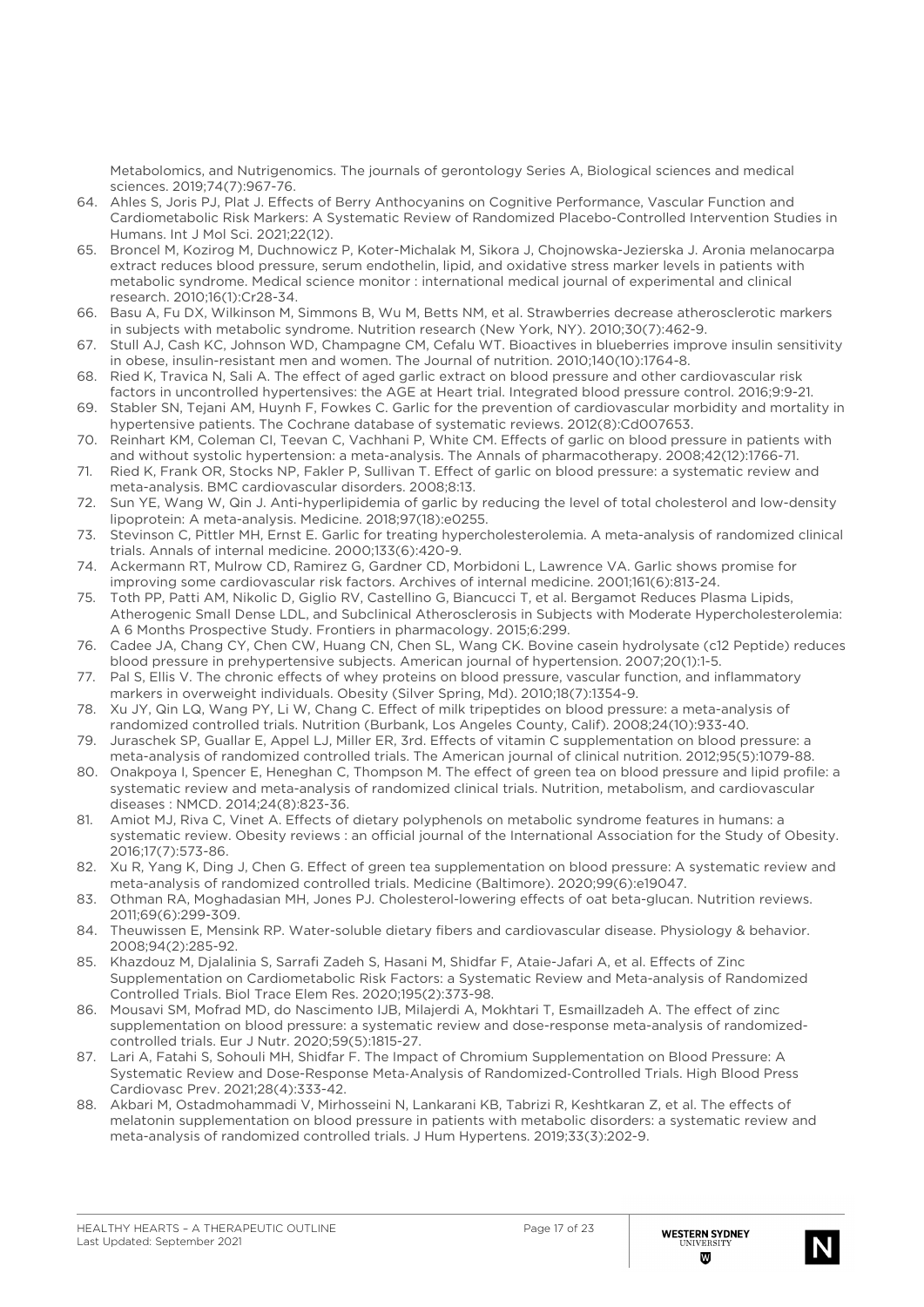- 89. Loloei S, Sepidarkish M, Heydarian A, Tahvilian N, Khazdouz M, Heshmati J, et al. The effect of melatonin supplementation on lipid profile and anthropometric indices: A systematic review and meta-analysis of clinical trials. Diabetes Metab Syndr. 2019;13(3):1901-10.
- 90. Clark CCT, Salek M, Aghabagheri E, Jafarnejad S. The effect of psyllium supplementation on blood pressure: a systematic review and meta-analysis of randomized controlled trials. Korean J Intern Med. 2020;35(6):1385-99.
- 91. Chi C, Li C, Wu D, Buys N, Wang W, Fan H, et al. Effects of Probiotics on Patients with Hypertension: a Systematic Review and Meta-Analysis. Curr Hypertens Rep. 2020;22(5):34.
- 92. Qi D, Nie XL, Zhang JJ. The effect of probiotics supplementation on blood pressure: a systemic review and meta-analysis. Lipids Health Dis. 2020;19(1):79.
- 93. Lewis-Mikhael AM, Davoodvandi A, Jafarnejad S. Effect of Lactobacillusplantarum containing probiotics on blood pressure: A systematic review and meta-analysis. Pharmacol Res. 2020;153:104663.
- 94. Liu J, Zhang D, Guo Y, Cai H, Liu K, He Y, et al. The Effect of Lactobacillus Consumption on Human Blood Pressure: a Systematic Review and Meta-Analysis of Randomized Controlled Trials. Complement Ther Med. 2020;54:102547.
- 95. Mo R, Zhang X, Yang Y. Effect of probiotics on lipid profiles in hypercholesterolaemic adults: A meta-analysis of randomized controlled trials. Med Clin (Barc). 2019;152(12):473-81.
- 96. Huang J, Qin S, Huang L, Tang Y, Ren H, Hu H. Efficacy and safety of Rhizoma curcumea longae with respect to improving the glucose metabolism of patients at risk for cardiovascular disease: a meta-analysis of randomised controlled trials. J Hum Nutr Diet. 2019;32(5):591-606.
- 97. Tabrizi R, Tamtaji OR, Mirhosseini N, Lankarani KB, Akbari M, Heydari ST, et al. The effects of quercetin supplementation on lipid profiles and inflammatory markers among patients with metabolic syndrome and related disorders: A systematic review and meta-analysis of randomized controlled trials. Crit Rev Food Sci Nutr. 2020;60(11):1855-68.
- 98. Tamtaji OR, Milajerdi A, Dadgostar E, Kolahdooz F, Chamani M, Amirani E, et al. The Effects of Quercetin Supplementation on Blood Pressures and Endothelial Function Among Patients with Metabolic Syndrome and Related Disorders: A Systematic Review and Meta-analysis of Randomized Controlled Trials. Curr Pharm Des. 2019;25(12):1372-84.
- 99. Asadi M, Rahimlou M, Shishehbor F, Mansoori A. The effect of l-carnitine supplementation on lipid profile and glycaemic control in adults with cardiovascular risk factors: A systematic review and meta-analysis of randomized controlled clinical trials. Clin Nutr. 2020;39(1):110-22.
- 100. Choi M, Park S, Lee M. L-Carnitine's Effect on the Biomarkers of Metabolic Syndrome: A Systematic Review and Meta-Analysis of Randomized Controlled Trials. Nutrients. 2020;12(9).
- 101. Askarpour M, Hadi A, Dehghani Kari Bozorg A, Sadeghi O, Sheikhi A, Kazemi M, et al. Effects of L-carnitine supplementation on blood pressure: a systematic review and meta-analysis of randomized controlled trials. J Hum Hypertens. 2019;33(10):725-34.
- 102. Jang HH, Lee J, Lee SH, Lee YM. Effects of Capsicum annuum supplementation on the components of metabolic syndrome: a systematic review and meta-analysis. Sci Rep. 2020;10(1):20912.
- 103. Chacinska M, Zabielski P, Ksiazek M, Szalaj P, Jarzabek K, Kojta I, et al. The Impact of OMEGA-3 Fatty Acids Supplementation on Insulin Resistance and Content of Adipocytokines and Biologically Active Lipids in Adipose Tissue of High-Fat Diet Fed Rats. Nutrients. 2019;11(4).
- 104. Mohammadi E, Rafraf M, Farzadi L, Asghari-Jafarabadi M, Sabour S. Effects of omega-3 fatty acids supplementation on serum adiponectin levels and some metabolic risk factors in women with polycystic ovary syndrome. Asia Pacific journal of clinical nutrition. 2012;21(4):511-8.
- 105. Nagao T, Komine Y, Soga S, Meguro S, Hase T, Tanaka Y, et al. Ingestion of a tea rich in catechins leads to a reduction in body fat and malondialdehyde-modified LDL in men. The American journal of clinical nutrition. 2005;81(1):122-9.
- 106. Basu A, Du M, Sanchez K, Leyva MJ, Betts NM, Blevins S, et al. Green tea minimally affects biomarkers of inflammation in obese subjects with metabolic syndrome. Nutrition (Burbank, Los Angeles County, Calif). 2011;27(2):206-13.
- 107. Basu A, Sanchez K, Leyva MJ, Wu M, Betts NM, Aston CE, et al. Green tea supplementation affects body weight, lipids, and lipid peroxidation in obese subjects with metabolic syndrome. Journal of the American College of Nutrition. 2010;29(1):31-40.
- 108. Chu SL, Fu H, Yang JX, Liu GX, Dou P, Zhang L, et al. A randomized double-blind placebo-controlled study of Pu'er tea extract on the regulation of metabolic syndrome. Chinese journal of integrative medicine. 2011;17(7):492-8.
- 109. Vieira Senger AE, Schwanke CH, Gomes I, Valle Gottlieb MG. Effect of green tea (Camellia sinensis) consumption on the components of metabolic syndrome in elderly. The journal of nutrition, health & aging. 2012;16(9):738-42.
- 110. Suliburska J, Bogdanski P, Szulinska M, Stepien M, Pupek-Musialik D, Jablecka A. Effects of green tea supplementation on elements, total antioxidants, lipids, and glucose values in the serum of obese patients. Biological trace element research. 2012;149(3):315-22.
- 111. Belcaro G, Ledda A, Hu S, Cesarone MR, Feragalli B, Dugall M. Greenselect phytosome for borderline metabolic syndrome. Evidence-based complementary and alternative medicine : eCAM. 2013;2013:869061.

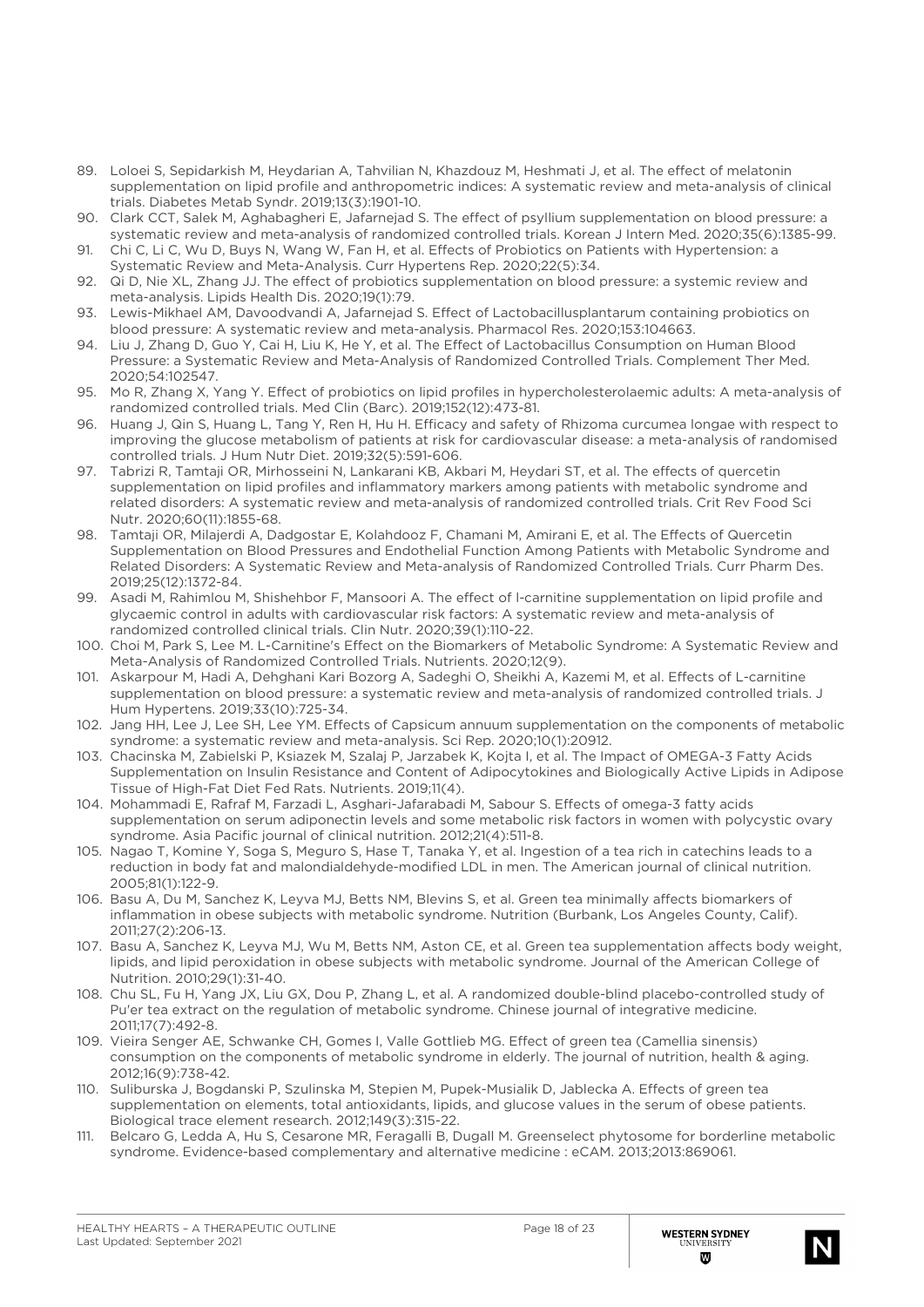- 112. Yang TY, Chou JI, Ueng KC, Chou MY, Yang JJ, Lin-Shiau SY, et al. Weight reduction effect of Puerh tea in male patients with metabolic syndrome. Phytotherapy research : PTR. 2014;28(7):1096-101.
- 113. Larsson SC. Coffee, tea, and cocoa and risk of stroke. Stroke. 2014;45(1):309-14.
- 114. Mendez-del Villar M, Gonzalez-Ortiz M, Martinez-Abundis E, Perez-Rubio KG, Lizarraga-Valdez R. Effect of resveratrol administration on metabolic syndrome, insulin sensitivity, and insulin secretion. Metabolic syndrome and related disorders. 2014;12(10):497-501.
- 115. Fujitaka K, Otani H, Jo F, Jo H, Nomura E, Iwasaki M, et al. Modified resveratrol Longevinex improves endothelial function in adults with metabolic syndrome receiving standard treatment. Nutrition research (New York, NY). 2011;31(11):842-7.
- 116. Dash S, Xiao C, Morgantini C, Szeto L, Lewis GF. High-dose resveratrol treatment for 2 weeks inhibits intestinal and hepatic lipoprotein production in overweight/obese men. Arteriosclerosis, thrombosis, and vascular biology. 2013;33(12):2895-901.
- 117. van der Made SM, Plat J, Mensink RP. Resveratrol does not influence metabolic risk markers related to cardiovascular health in overweight and slightly obese subjects: a randomized, placebo-controlled crossover trial. PloS one. 2015;10(3):e0118393.
- 118. Ramirez-Garza SL, Laveriano-Santos EP, Marhuenda-Munoz M, Storniolo CE, Tresserra-Rimbau A, Vallverdu-Queralt A, et al. Health Effects of Resveratrol: Results from Human Intervention Trials. Nutrients. 2018;10(12).
- 119. Akbari M, Tamtaji OR, Lankarani KB, Tabrizi R, Dadgostar E, Kolahdooz F, et al. The Effects of Resveratrol Supplementation on Endothelial Function and Blood Pressures Among Patients with Metabolic Syndrome and Related Disorders: A Systematic Review and Meta-Analysis of Randomized Controlled Trials. High Blood Press Cardiovasc Prev. 2019;26(4):305-19.
- 120. Nyambuya TM, Nkambule BB, Mazibuko-Mbeje SE, Mxinwa V, Mokgalaboni K, Orlando P, et al. A Meta-Analysis of the Impact of Resveratrol Supplementation on Markers of Renal Function and Blood Pressure in Type 2 Diabetic Patients on Hypoglycemic Therapy. Molecules. 2020;25(23).
- 121. Zhu X, Wu C, Qiu S, Yuan X, Li L. Effects of resveratrol on glucose control and insulin sensitivity in subjects with type 2 diabetes: systematic review and meta-analysis. Nutrition & metabolism. 2017;14:60.
- 122. Yoshioka M, St-Pierre S, Suzuki M, Tremblay A. Effects of red pepper added to high-fat and high-carbohydrate meals on energy metabolism and substrate utilization in Japanese women. The British journal of nutrition. 1998;80(6):503-10.
- 123. Yoshioka M, Lim K, Kikuzato S, Kiyonaga A, Tanaka H, Shindo M, et al. Effects of red-pepper diet on the energy metabolism in men. Journal of nutritional science and vitaminology. 1995;41(6):647-56.
- 124. Lejeune MP, Kovacs EM, Westerterp-Plantenga MS. Effect of capsaicin on substrate oxidation and weight maintenance after modest body-weight loss in human subjects. The British journal of nutrition. 2003;90(3):651- 59.
- 125. Davison G, Callister R, Williamson G, Cooper KA, Gleeson M. The effect of acute pre-exercise dark chocolate consumption on plasma antioxidant status, oxidative stress and immunoendocrine responses to prolonged exercise. European journal of nutrition. 2012;51(1):69-79.
- 126. Khan A, Safdar M, Ali Khan MM, Khattak KN, Anderson RA. Cinnamon improves glucose and lipids of people with type 2 diabetes. Diabetes care. 2003;26(12):3215-8.
- 127. Mang B, Wolters M, Schmitt B, Kelb K, Lichtinghagen R, Stichtenoth DO, et al. Effects of a cinnamon extract on plasma glucose, HbA, and serum lipids in diabetes mellitus type 2. European journal of clinical investigation. 2006;36(5):340-4.
- 128. Baker WL, Gutierrez-Williams G, White CM, Kluger J, Coleman CI. Effect of cinnamon on glucose control and lipid parameters. Diabetes care. 2008;31(1):41-3.
- 129. Ziegenfuss TN, Hofheins JE, Mendel RW, Landis J, Anderson RA. Effects of a water-soluble cinnamon extract on body composition and features of the metabolic syndrome in pre-diabetic men and women. Journal of the International Society of Sports Nutrition. 2006;3:45-53.
- 130. Askari F, Rashidkhani B, Hekmatdoost A. Cinnamon may have therapeutic benefits on lipid profile, liver enzymes, insulin resistance, and high-sensitivity C-reactive protein in nonalcoholic fatty liver disease patients. Nutrition research (New York, NY). 2014;34(2):143-8.
- 131. Sangal A. Role of cinnamon as beneficial antidiabetic food adjunct: a review. J Advances in Applied Science Research. 2011;9:9-21.
- 132. Gong J, Fang K, Dong H, Wang D, Hu M, Lu F. Effect of fenugreek on hyperglycaemia and hyperlipidemia in diabetes and prediabetes: A meta-analysis. Journal of ethnopharmacology. 2016;194:260-8.
- 133. Azhdari M, Karandish M, Mansoori A. Metabolic benefits of curcumin supplementation in patients with metabolic syndrome: A systematic review and meta-analysis of randomized controlled trials. Phytother Res. 2019;33(5):1289-301.
- 134. Chuengsamarn S, Rattanamongkolgul S, Luechapudiporn R, Phisalaphong C, Jirawatnotai S. Curcumin extract for prevention of type 2 diabetes. Diabetes care. 2012;35(11):2121-7.
- 135. Al Mheid I, Quyyumi AA. Vitamin D and Cardiovascular Disease: Controversy Unresolved. Journal of the American College of Cardiology. 2017;70(1):89-100.
- 136. Ostadmohammadi V, Milajerdi A, Ghayour-Mobarhan M, Ferns G, Taghizadeh M, Badehnoosh B, et al. The Effects of Vitamin D Supplementation on Glycemic Control, Lipid Profiles and C-Reactive Protein Among Patients with

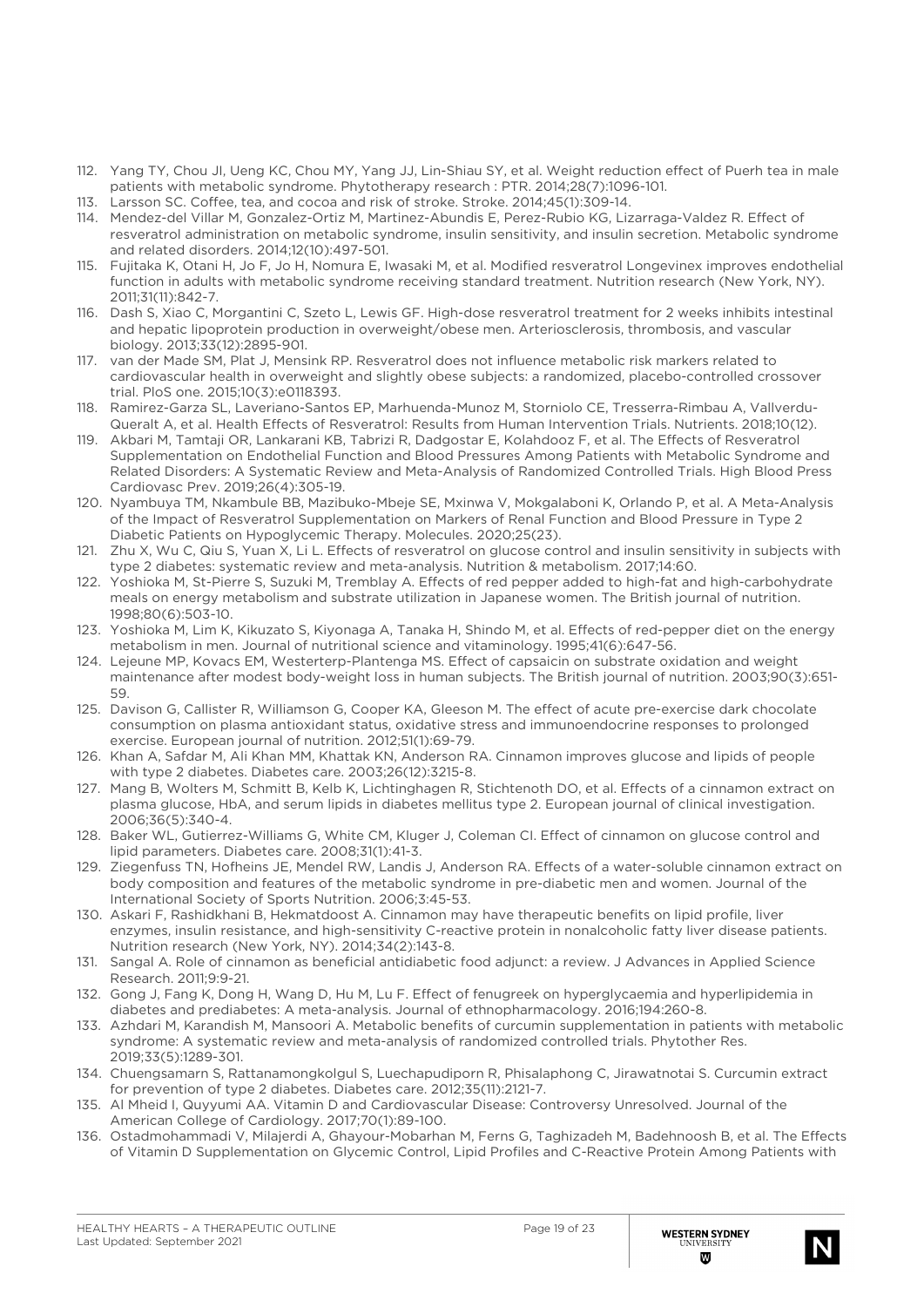Cardiovascular Disease: a Systematic Review and Meta-Analysis of Randomized Controlled Trials. Curr Pharm Des. 2019;25(2):201-10.

- 137. Bahrami LS, Ranjbar G, Norouzy A, Arabi SM. Vitamin D supplementation effects on the clinical outcomes of patients with coronary artery disease: a systematic review and meta-analysis. Sci Rep. 2020;10(1):12923.
- 138. Suksomboon N, Poolsup N, Sinprasert S. Effects of vitamin E supplementation on glycaemic control in type 2 diabetes: systematic review of randomized controlled trials. Journal of clinical pharmacy and therapeutics. 2011;36(1):53-63.
- 139. Amirani E, Milajerdi A, Reiner Ž, Mirzaei H, Mansournia MA, Asemi Z. Effects of whey protein on glycemic control and serum lipoproteins in patients with metabolic syndrome and related conditions: a systematic review and meta-analysis of randomized controlled clinical trials. Lipids Health Dis. 2020;19(1):209.
- 140. Liang T, Wu L, Xi Y, Li Y, Xie X, Fan C, et al. Probiotics supplementation improves hyperglycemia, hypercholesterolemia, and hypertension in type 2 diabetes mellitus: An update of meta-analysis. Critical Reviews in Food Science and Nutrition. 2021;61(10):1670-88.
- 141. Tenorio-Jiménez C, Martínez-Ramírez MJ, Gil Á, Gómez-Llorente C. Effects of Probiotics on Metabolic Syndrome: A Systematic Review of Randomized Clinical Trials. Nutrients. 2020;12(1).
- 142. Ostadmohammadi V, Milajerdi A, Ayati E, Kolahdooz F, Asemi Z. Effects of quercetin supplementation on glycemic control among patients with metabolic syndrome and related disorders: A systematic review and meta-analysis of randomized controlled trials. Phytother Res. 2019;33(5):1330-40.
- 143. Martinez-Gonzalez MA, Salas-Salvado J, Estruch R, Corella D, Fito M, Ros E. Benefits of the Mediterranean Diet: Insights From the PREDIMED Study. Progress in cardiovascular diseases. 2015;58(1):50-60.
- 144. Chiva-Blanch G, Badimon L, Estruch R. Latest evidence of the effects of the Mediterranean diet in prevention of cardiovascular disease. Current atherosclerosis reports. 2014;16(10):446.
- 145. Richard C, Couture P, Desroches S, Lamarche B. Effect of the Mediterranean diet with and without weight loss on markers of inflammation in men with metabolic syndrome. Obesity (Silver Spring, Md). 2013;21(1):51-7.
- 146. Maiorino MI, Bellastella G, Petrizzo M, Scappaticcio L, Giugliano D, Esposito K. Anti-inflammatory Effect of Mediterranean Diet in Type 2 Diabetes Is Durable: 8-Year Follow-up of a Controlled Trial. Diabetes care. 2016;39(3):e44-5.
- 147. Barona J, Blesso CN, Andersen CJ, Park Y, Lee J, Fernandez ML. Grape consumption increases antiinflammatory markers and upregulates peripheral nitric oxide synthase in the absence of dyslipidemias in men with metabolic syndrome. Nutrients. 2012;4(12):1945-57.
- 148. Xia EQ, Deng GF, Guo YJ, Li HB. Biological activities of polyphenols from grapes. International journal of molecular sciences. 2010;11(2):622-46.
- 149. Lehtonen HM, Suomela JP, Tahvonen R, Yang B, Venojarvi M, Viikari J, et al. Different berries and berry fractions have various but slightly positive effects on the associated variables of metabolic diseases on overweight and obese women. European journal of clinical nutrition. 2011;65(3):394-401.
- 150. Egert S, Boesch-Saadatmandi C, Wolffram S, Rimbach G, Muller MJ. Serum lipid and blood pressure responses to quercetin vary in overweight patients by apolipoprotein E genotype. The Journal of nutrition. 2010;140(2):278-84.
- 151. Mulero J, Bernabe J, Cerda B, Garcia-Viguera C, Moreno DA, Albaladejo MD, et al. Variations on cardiovascular risk factors in metabolic syndrome after consume of a citrus-based juice. Clinical nutrition (Edinburgh, Scotland). 2012;31(3):372-7.
- 152. Egert S, Bosy-Westphal A, Seiberl J, Kurbitz C, Settler U, Plachta-Danielzik S, et al. Quercetin reduces systolic blood pressure and plasma oxidised low-density lipoprotein concentrations in overweight subjects with a highcardiovascular disease risk phenotype: a double-blinded, placebo-controlled cross-over study. The British journal of nutrition. 2009;102(7):1065-74.
- 153. Rizza S, Muniyappa R, Iantorno M, Kim JA, Chen H, Pullikotil P, et al. Citrus polyphenol hesperidin stimulates production of nitric oxide in endothelial cells while improving endothelial function and reducing inflammatory markers in patients with metabolic syndrome. The Journal of clinical endocrinology and metabolism. 2011;96(5):E782-92.
- 154. Basu A, Betts NM, Ortiz J, Simmons B, Wu M, Lyons TJ. Low-energy cranberry juice decreases lipid oxidation and increases plasma antioxidant capacity in women with metabolic syndrome. Nutrition research (New York, NY). 2011;31(3):190-6.
- 155. Di Renzo L, Rizzo M, Sarlo F, Colica C, Iacopino L, Domino E, et al. Effects of dark chocolate in a population of normal weight obese women: a pilot study. European review for medical and pharmacological sciences. 2013;17(16):2257-66.
- 156. Hooper L, Kay C, Abdelhamid A, Kroon PA, Cohn JS, Rimm EB, et al. Effects of chocolate, cocoa, and flavan-3 ols on cardiovascular health: a systematic review and meta-analysis of randomized trials. The American journal of clinical nutrition. 2012;95(3):740-51.
- 157. Dow CA, Wertheim BC, Patil BS, Thomson CA. Daily consumption of grapefruit for 6 weeks reduces urine F2 isoprostanes in overweight adults with high baseline values but has no effect on plasma high-sensitivity Creactive protein or soluble vascular cellular adhesion molecule 1. The Journal of nutrition. 2013;143(10):1586-92.
- 158. Razo-Aguilera G, Baez-Reyes R, Alvarez-Gonzalez I, Paniagua-Perez R, Madrigal-Bujaidar E. Inhibitory effect of grapefruit juice on the genotoxicity induced by hydrogen peroxide in human lymphocytes. Food and chemical

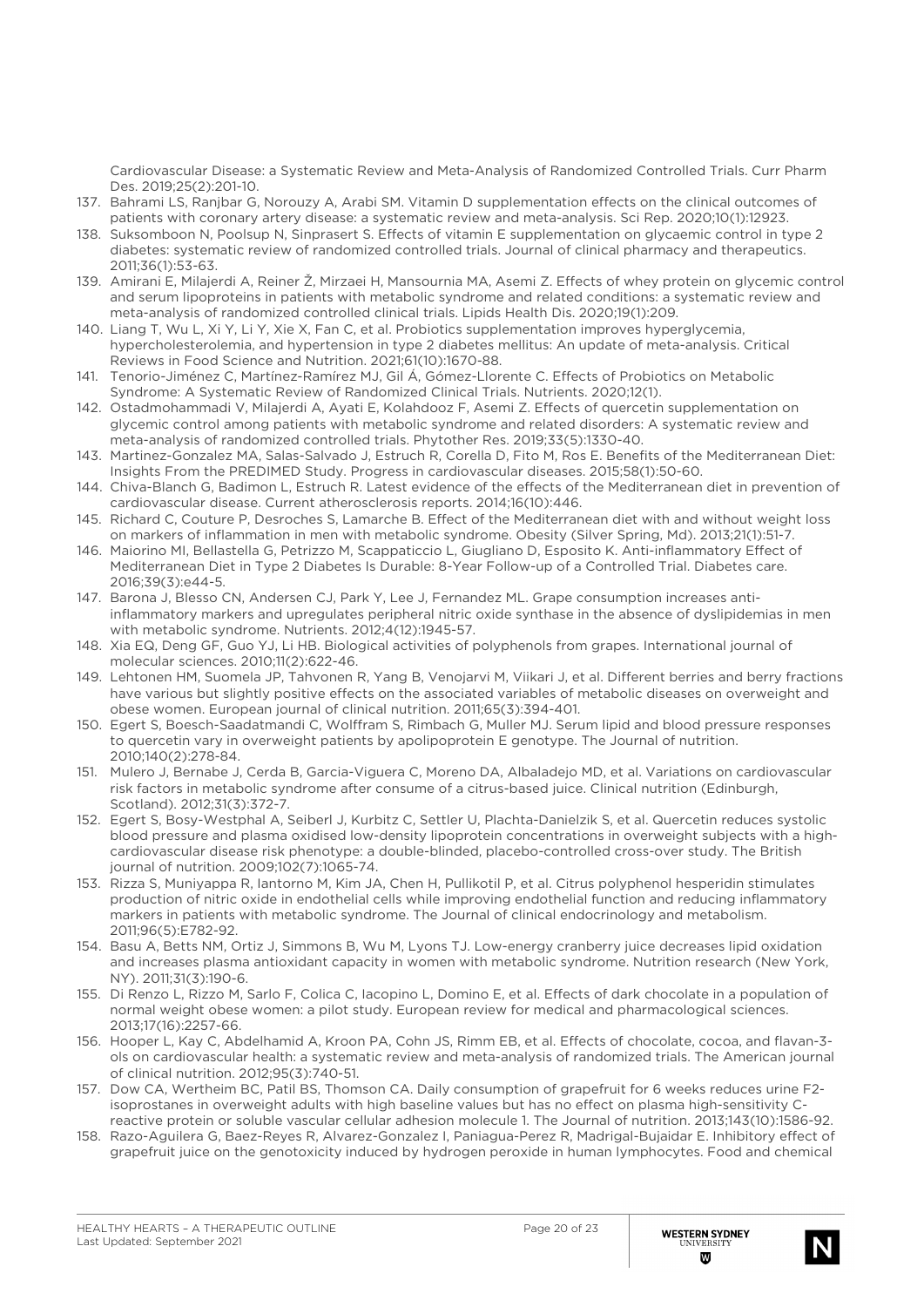toxicology : an international journal published for the British Industrial Biological Research Association. 2011;49(11):2947-53.

- 159. Panahi Y, Hosseini MS, Khalili N, Naimi E, Majeed M, Sahebkar A. Antioxidant and anti-inflammatory effects of curcuminoid-piperine combination in subjects with metabolic syndrome: A randomized controlled trial and an updated meta-analysis. Clinical nutrition (Edinburgh, Scotland). 2015;34(6):1101-8.
- 160. Mahluji S, Ostadrahimi A, Mobasseri M, Ebrahimzade Attari V, Payahoo L. Anti-inflammatory effects of zingiber officinale in type 2 diabetic patients. Advanced pharmaceutical bulletin. 2013;3(2):273-6.
- 161. Grzanna R, Lindmark L, Frondoza CG. Ginger--an herbal medicinal product with broad anti-inflammatory actions. Journal of medicinal food. 2005;8(2):125-32.
- 162. Arablou T, Aryaeian N, Valizadeh M, Sharifi F, Hosseini A, Djalali M. The effect of ginger consumption on glycemic status, lipid profile and some inflammatory markers in patients with type 2 diabetes mellitus. International journal of food sciences and nutrition. 2014;65(4):515-20.
- 163. Chu P, Gotink RA, Yeh GY, Goldie SJ, Hunink MG. The effectiveness of yoga in modifying risk factors for cardiovascular disease and metabolic syndrome: A systematic review and meta-analysis of randomized controlled trials. European journal of preventive cardiology. 2016;23(3):291-307.
- 164. Cramer H, Haller H, Lauche R, Steckhan N, Michalsen A, Dobos G. A systematic review and meta-analysis of yoga for hypertension. American journal of hypertension. 2014;27(9):1146-51.
- 165. Posadzki P, Cramer H, Kuzdzal A, Lee MS, Ernst E. Yoga for hypertension: a systematic review of randomized clinical trials. Complementary therapies in medicine. 2014;22(3):511-22.
- 166. Tyagi A, Cohen M. Yoga and hypertension: a systematic review. Alternative therapies in health and medicine. 2014;20(2):32-59.
- 167. Cramer H, Lauche R, Haller H, Steckhan N, Michalsen A, Dobos G. Effects of yoga on cardiovascular disease risk factors: a systematic review and meta-analysis. International journal of cardiology. 2014;173(2):170-83.
- 168. National Heart Foundation of Australia & Cardiac Society of Australia and New Zealand. Reducing risk in heart disease: an expert guide to clinical practice for secondary prevention of coronary heart disease. Melbourne: National Heart Foundation of Australia; 2012.
- 169. National Vascular Disease Prevention Alliance. Guidelines for the management of absolute cardiovascular disease risk. Melbourne: National Stroke Foundation; 2012.
- 170. Nery RM, Zanini M, de Lima JB, Buhler RP, da Silveira AD, Stein R. Tai Chi Chuan improves functional capacity after myocardial infarction: A randomized clinical trial. American heart journal. 2015;169(6):854-60.
- 171. Sun J, Buys N. Community-Based Mind-Body Meditative Tai Chi Program and Its Effects on Improvement of Blood Pressure, Weight, Renal Function, Serum Lipoprotein, and Quality of Life in Chinese Adults With Hypertension. The American journal of cardiology. 2015;116(7):1076-81.
- 172. Yeh GY, Wang C, Wayne PM, Phillips RS. The effect of tai chi exercise on blood pressure: a systematic review. Preventive cardiology. 2008;11(2):82-9.
- 173. Lee MS, Lee EN, Kim JI, Ernst E. Tai chi for lowering resting blood pressure in the elderly: a systematic review. Journal of evaluation in clinical practice. 2010;16(4):818-24.
- 174. Wang J, Feng B, Yang X, Liu W, Teng F, Li S, et al. Tai chi for essential hypertension. Evidence-based complementary and alternative medicine : eCAM. 2013;2013:215254.
- 175. Yeh GY, Wood MJ, Lorell BH, Stevenson LW, Eisenberg DM, Wayne PM, et al. Effects of tai chi mind-body movement therapy on functional status and exercise capacity in patients with chronic heart failure: a randomized controlled trial. The American journal of medicine. 2004;117(8):541-8.
- 176. Yeh GY, Mietus JE, Peng CK, Phillips RS, Davis RB, Wayne PM, et al. Enhancement of sleep stability with Tai Chi exercise in chronic heart failure: preliminary findings using an ECG-based spectrogram method. Sleep medicine. 2008;9(5):527-36.
- 177. Yeh GY, McCarthy EP, Wayne PM, Stevenson LW, Wood MJ, Forman D, et al. Tai chi exercise in patients with chronic heart failure: a randomized clinical trial. Archives of internal medicine. 2011;171(8):750-7.
- 178. Taylor-Piliae RE, Hoke TM, Hepworth JT, Latt LD, Najafi B, Coull BM. Effect of Tai Chi on physical function, fall rates and quality of life among older stroke survivors. Archives of physical medicine and rehabilitation. 2014;95(5):816-24.
- 179. Au-Yeung SS, Hui-Chan CW, Tang JC. Short-form Tai Chi improves standing balance of people with chronic stroke. Neurorehabilitation and neural repair. 2009;23(5):515-22.
- 180. Hart J, Kanner H, Gilboa-Mayo R, Haroeh-Peer O, Rozenthul-Sorokin N, Eldar R. Tai Chi Chuan practice in community-dwelling persons after stroke. International journal of rehabilitation research Internationale Zeitschrift fur Rehabilitationsforschung Revue internationale de recherches de readaptation. 2004;27(4):303-4.
- 181. Kim H, Kim YL, Lee SM. Effects of therapeutic Tai Chi on balance, gait, and quality of life in chronic stroke patients. International journal of rehabilitation research Internationale Zeitschrift fur Rehabilitationsforschung Revue internationale de recherches de readaptation. 2015;38(2):156-61.
- 182. Taylor-Piliae RE, Coull BM. Community-based Yang-style Tai Chi is safe and feasible in chronic stroke: a pilot study. Clinical rehabilitation. 2012;26(2):121-31.
- 183. Hartley L, Flowers N, Lee MS, Ernst E, Rees K. Tai chi for primary prevention of cardiovascular disease. The Cochrane database of systematic reviews. 2014(4):Cd010366.

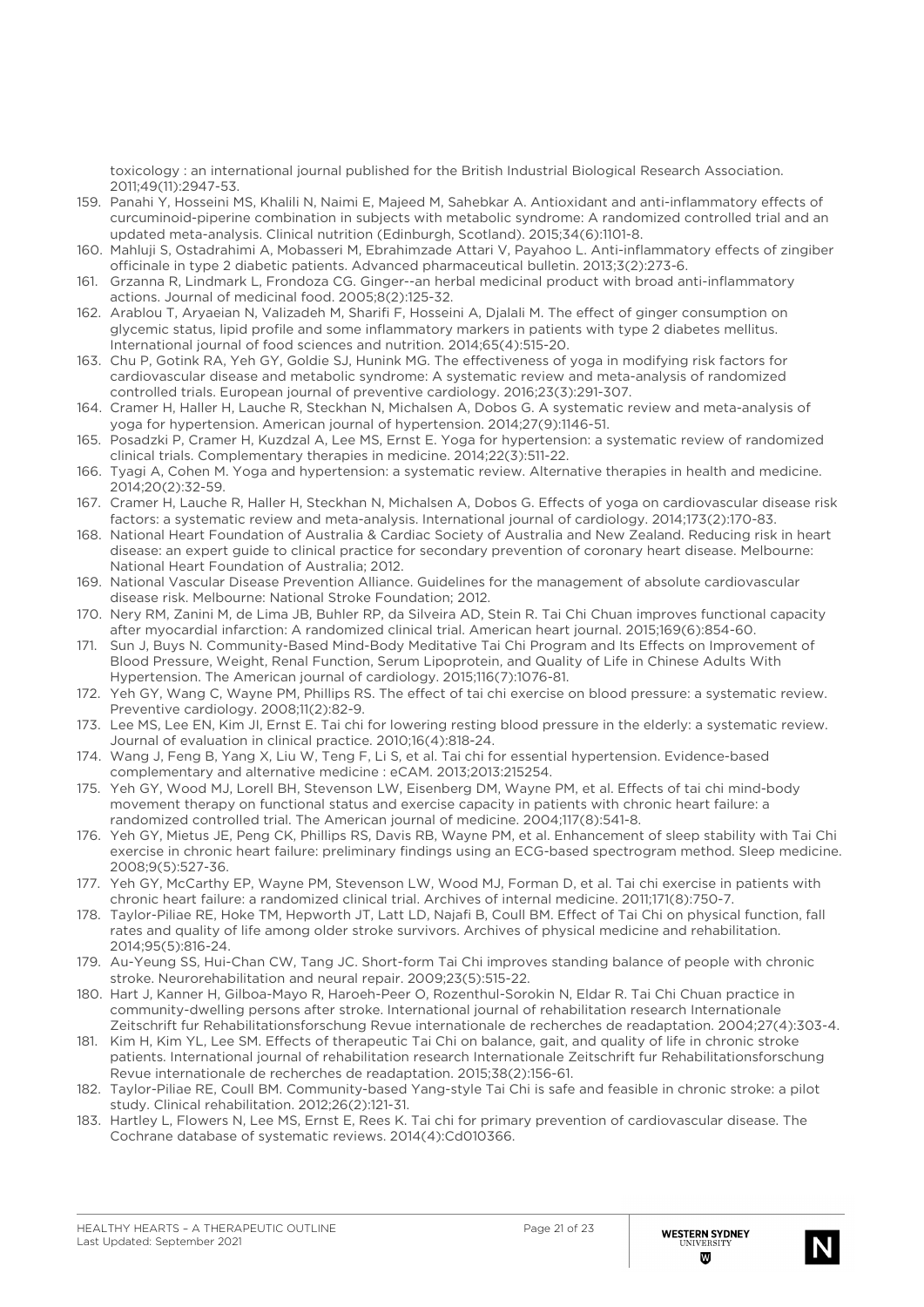- 184. Gu Q, Wu SJ, Zheng Y, Zhang Y, Liu C, Hou JC, et al. Tai Chi Exercise for Patients with Chronic Heart Failure: A Meta-analysis of Randomized Controlled Trials. American journal of physical medicine & rehabilitation. 2017;96(10):706-16.
- 185. Levine GN, Lange RA, Bairey-Merz CN, Davidson RJ, Jamerson K, Mehta PK, et al. Meditation and Cardiovascular Risk Reduction: A Scientific Statement From the American Heart Association. Journal of the American Heart Association. 2017;6(10).
- 186. Xiong XJ, Li SJ, Zhang YQ. Massage therapy for essential hypertension: a systematic review. Journal of human hypertension. 2015;29(3):143-51.
- 187. Mangum K, Partna L, Vavrek D. Spinal manipulation for the treatment of hypertension: a systematic qualitative literature review. Journal of manipulative and physiological therapeutics. 2012;35(3):235-43.
- 188. Petersen KS, Flock MR, Richter CK, Mukherjea R, Slavin JL, Kris-Etherton PM. Healthy Dietary Patterns for Preventing Cardiometabolic Disease: The Role of Plant-Based Foods and Animal Products. Current developments in nutrition. 2017;1(12).
- 189. Jensen MD, Ryan DH, Apovian CM, Ard JD, Comuzzie AG, Donato KA, et al. 2013 AHA/ACC/TOS guideline for the management of overweight and obesity in adults: a report of the American College of Cardiology/American Heart Association Task Force on Practice Guidelines and The Obesity Society. Circulation. 2014;129(25 Suppl 2):S102-38.
- 190. Wing RR, Lang W, Wadden TA, Safford M, Knowler WC, Bertoni AG, et al. Benefits of modest weight loss in improving cardiovascular risk factors in overweight and obese individuals with type 2 diabetes. Diabetes Care. 2011;34(7):1481-6.